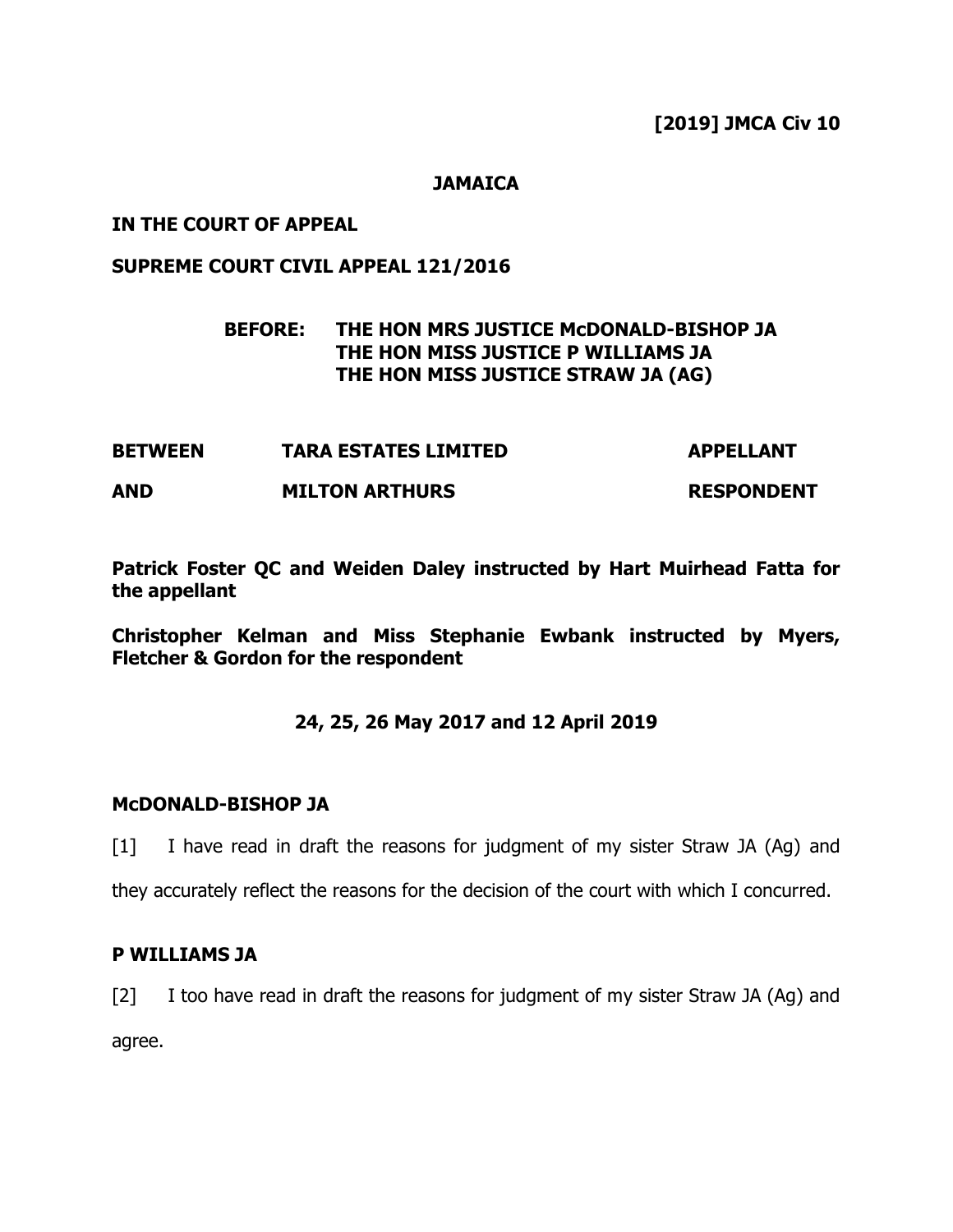# **STRAW JA (AG)**

[3] In this appeal, Tara Estates Limited (the appellant) sought to challenge an order made by Batts J on 16 December 2016. By that order, the learned judge, following an inter partes hearing, granted an interim injunction in favour of Mr Milton Arthurs (the respondent). On 24 and 25 May 2017, we heard submissions in this matter, and on 26 May 2017, we made the following orders:

- "1. Appeal allowed in part.
- 2. The grant of the interim injunction by Batts J on 16 December 2016 is affirmed.
- 3. The orders of Batts J made on 16 December 2016 appealed against are varied and shall now be read as follows:
	- 1. The appellant is restrained, whether by itself or its servants or agents or otherwise howsoever, until the trial of this action or further order of the Court from doing the acts listed below or any or all of them on its property registered at Volume 1050 Folio 312 of the Register Book of Titles:
		- a. Burning waste or debris.
		- b. Causing or permitting noise levels during construction that exceeds 70 decibels at a distance of 50 metres from the property boundary.
		- c. Causing or permitting to be left uncovered any construction material that generates fugitive dust during transportation or when stock piled.
		- d. Causing or permitting during the construction phase the escape of fugitive dust from road, stock piles of soil and marl.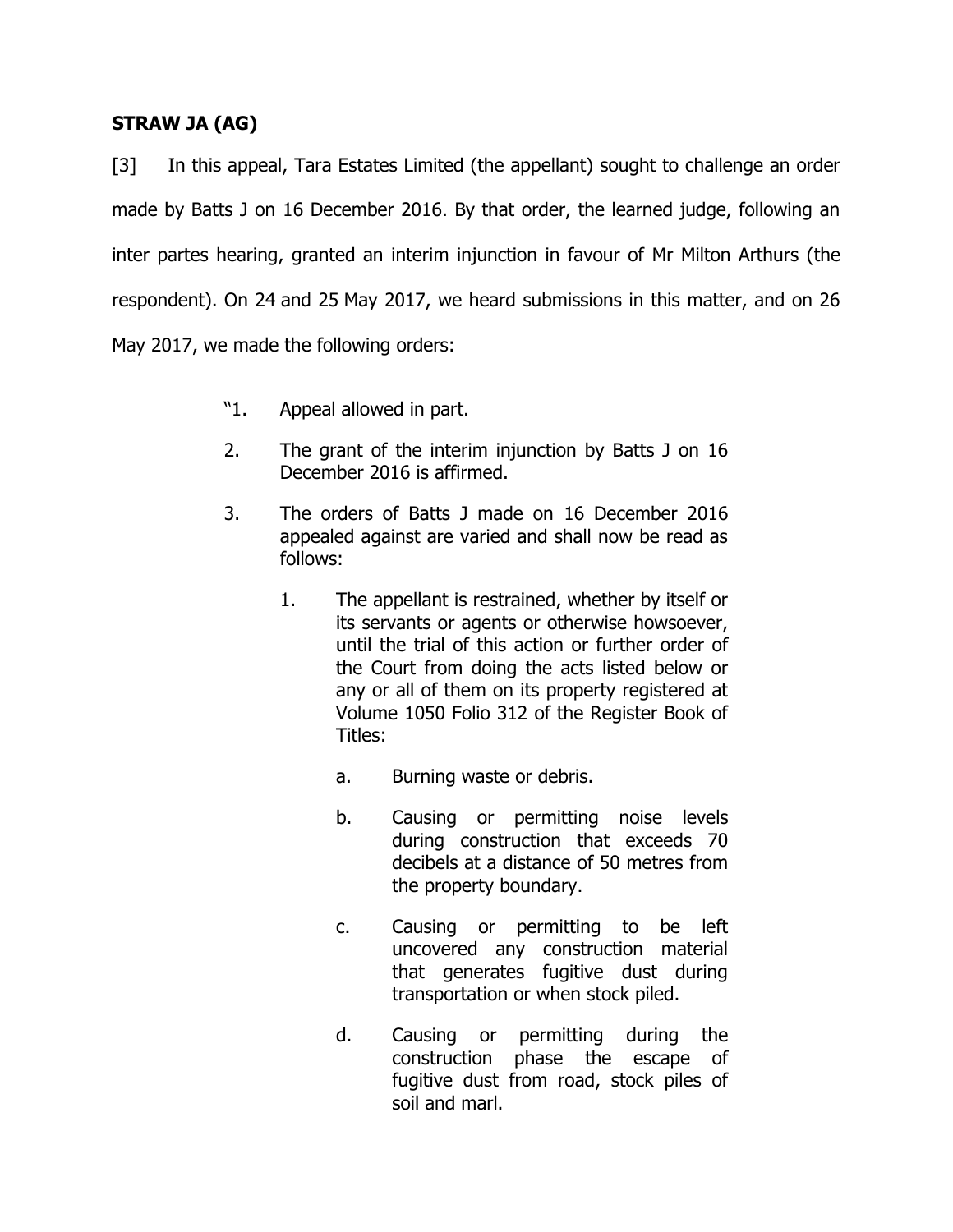- e. Conducting works of construction prior to 7:00am or after 6:00pm on weekdays and prior to 8:00am or after 6:00pm on Saturdays unless done with the permission of the relevant authority.
- f. Conducting works of construction on Sundays unless done with the permission of the relevant authority.
- g. Causing or permitting an accumulation of stagnant water.
- 2. The respondent, through his counsel, gives the usual undertaking as to damages.
- 3. Costs shall be costs in the claim.
- 4. Liberty to apply.
- 4. 40% costs in the appeal to the appellant to be taxed if not agreed."

[4] This judgment is a fulfilment of our promise to put our reasons into writing. We apologize for the lengthy delay in delivering the same.

# **Background**

[5] The respondent and his parents are the joint registered owners of property located at Lot #3 Reading, Montego Bay in the parish of Saint James, registered at Volume 1090 Folio 837 of the Register Book of Titles. He resides at the property with his parents and he also operates a business there. The respondent describes the nature of his business as one of "construction and design...among other professional pursuits".

[6] The appellant is the sole registered owner of a large tract of land, which adjoins the western boundary of the respondent's property. This said property encircles five residential properties, including that of the respondents.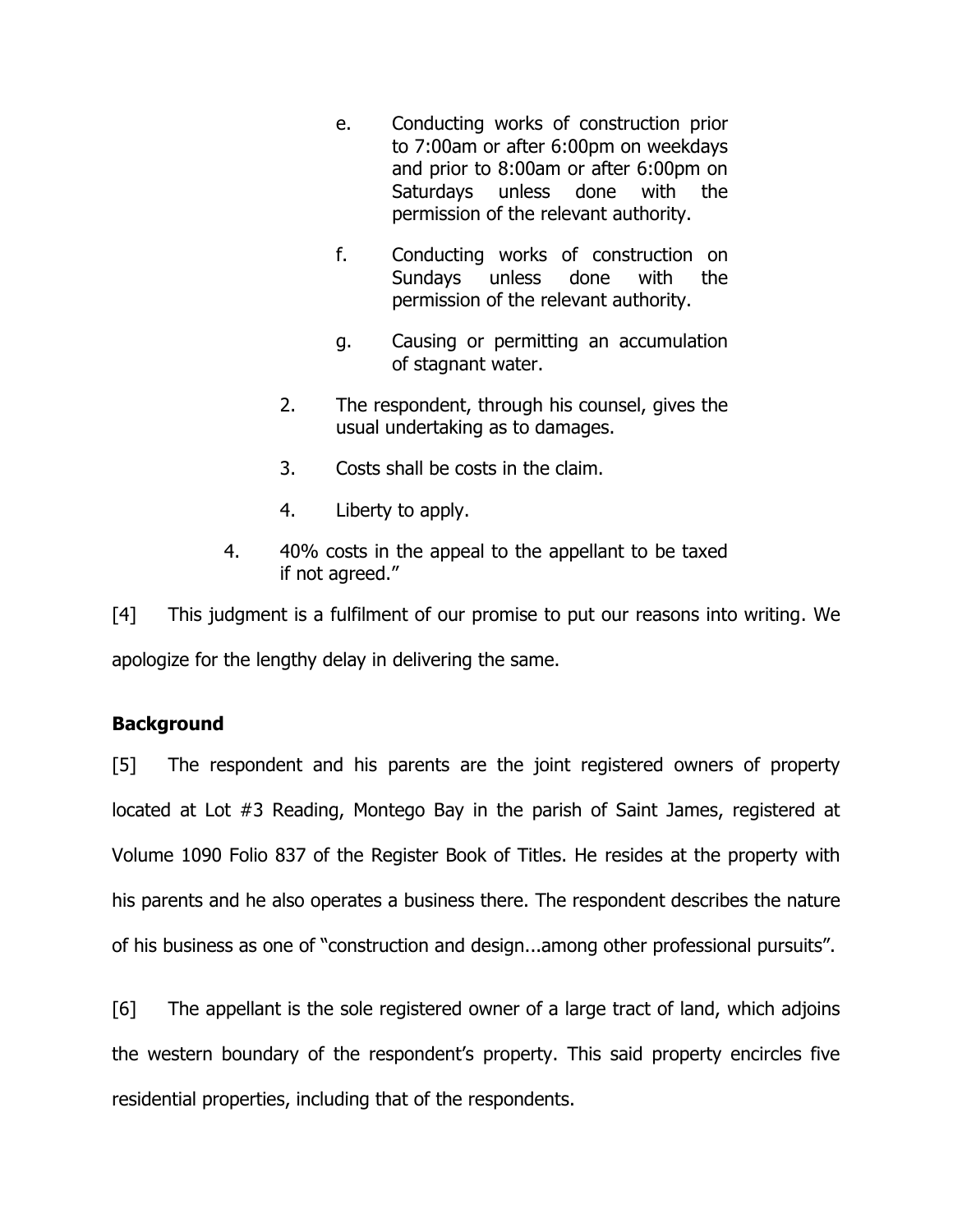[7] The Saint James Parish Council, through its Local Planning Authority (LPA), granted approval to the appellant for the development of the land for the purpose of erecting 55 residential buildings. The approval was subject to conditions regarding the burning of garbage, discharge of waste, prevention of fugitive dust, and noise exceeding a certain decibel. The terms and conditions of the LPA approval, which are most relevant to this matter, are as follows:

- "5. The registered proprietor and/or occupier of this property shall not at any time permit or suffer any garbage to remain or be burnt on this premises otherwise than in accordance with the requirements of the Public Health Authority.
- 6. The building/property thereon shall not be used for any unlawful purposes or any purpose, which shall or might be or become a source of annoyance or objection to any person for the time being entitled to the benefit of this covenant and no nuisance shall be created or permitted on this premises.
- ...
- 29. No sullage (waste or effluent water) shall be permitted to be discharged onto any road or adjoining lands.
- 31. Construction materials that generate fugitive dust shall be covered during transportation and also when stockpiled on the site.
- 32. Noise level during construction shall not exceed 70dB at a distance of fifty meters from the property boundary."

[8] The National Environmental & Planning Agency (NEPA) also granted to the appellant a permit to undertake subdivision, authorizing it to subdivide 86,830.44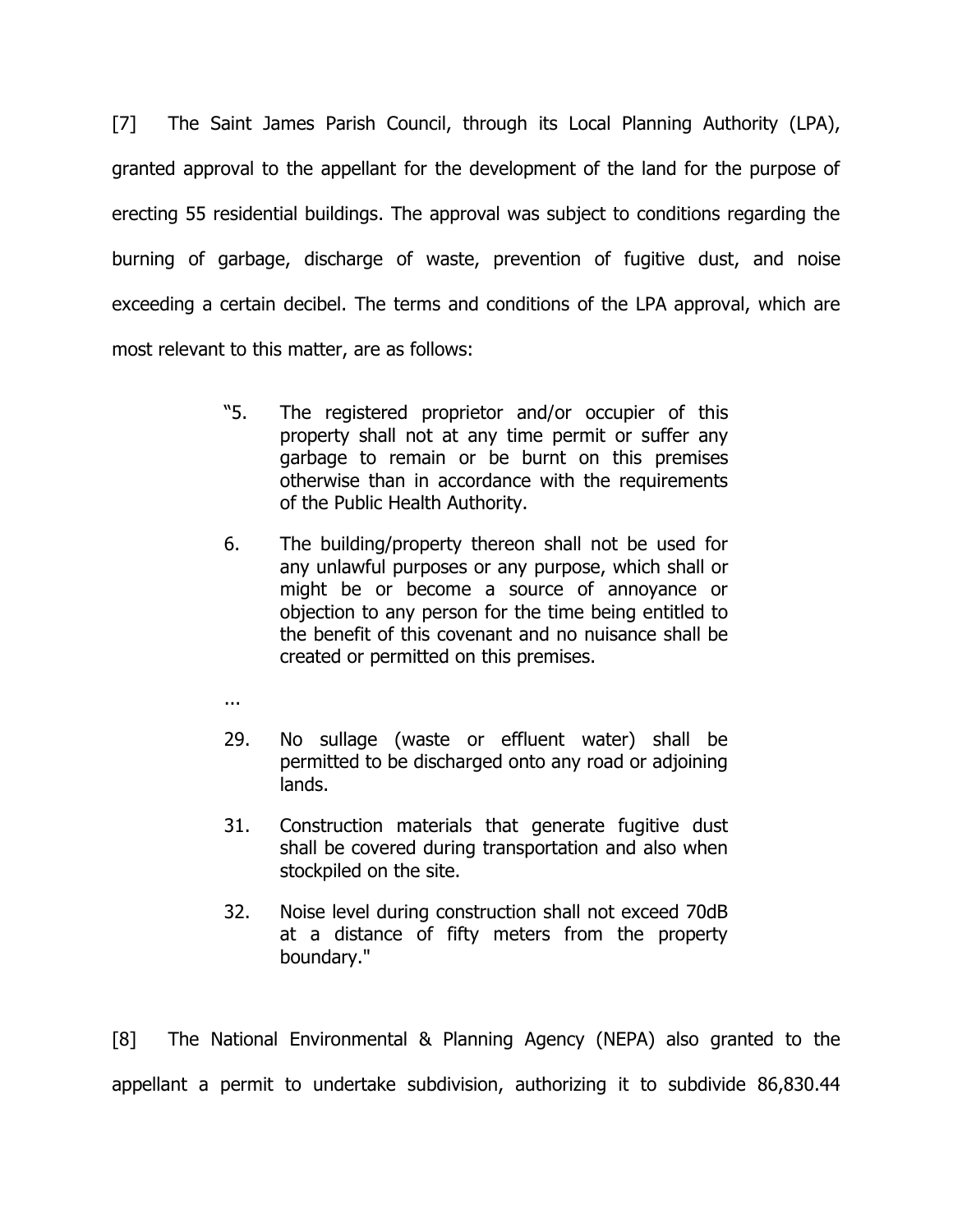square metres of the land into 62 lots. The most relevant specific conditions on which it was permitted to do so are:

## "**DUST CONTROL**

- 12. The Permittee shall cover construction materials during transport to prevent the generation of fugitive dust.
- 13. The Permittee shall during the construction phase wet road surfaces and stockpiles of soil and marl to prevent the generation of fugitive dust.

# **CONDITIONS OF OPERATION**

- 14. The Permittee shall ensure that the noise level during construction does not exceed 70 dB at the boundary of the site.
- 15. The Permittee shall ensure that work is carried out between the hours of 7:00 a.m. and 6:00 p.m. from Mondays to Fridays and 8:00 a.m. and 6:00 p.m. on Saturdays. There shall be no work on Sundays and Public Holidays. Any work to be done outside of this period will require the permission of the [National Resources Conservation Authority].

# **SOLID WASTE DISPOSAL**

16. The Permittee shall ensure that there is no burning of waste or any other debris on the site."

[9] On 29 July 2016, the respondent filed a claim form and particulars of claim against the appellant grounded in nuisance wherein he sought an injunction and damages consequent on construction activities carried out by the appellant. He also filed a notice of application with a supporting affidavit seeking an interim injunction.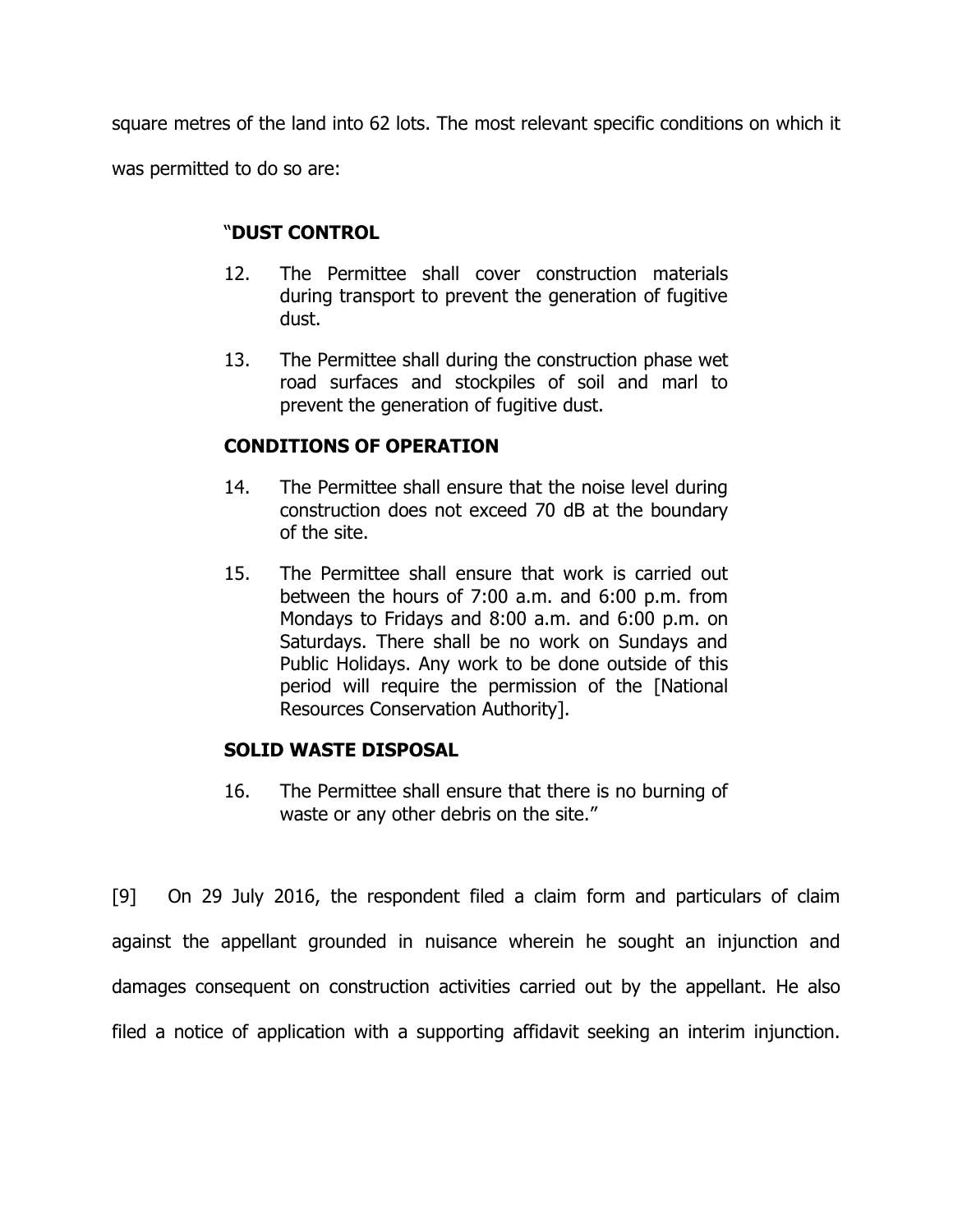The alleged acts of nuisance complained of, which were asserted to have begun in or about January 2015, involved:

- a) burning of waste and debris on the appellant's property causing harmful smoke and other emissions to enter the respondent's property;
- b) noise levels exceeding 70 decibels at the boundary of the appellant's property;
- c) excessive vibrations which occasioned physical damage to the respondent's property;
- d) excessive dust, smoke and fumes entering the respondent's property from the appellant's property;
- e) conducting construction work on the appellant's property prior to 7:00 am or after 6:00 pm on weekdays; prior to 8:00 am or after 6:00 pm on Saturdays; and on Sundays in breach of NEPA's permit;
- f) causing the accumulation of stagnant water resulting in increased mosquito infestation; and
- g) emission of excessive dust from the appellant's property onto the respondent's property.

[10] These allegations were supported by affidavits, various recordings, photographs, and an expert opinion by Dr Dain Clarke, a civil/structural engineer. The respondent also deponed that during the period September 2015 to August 2016, extensive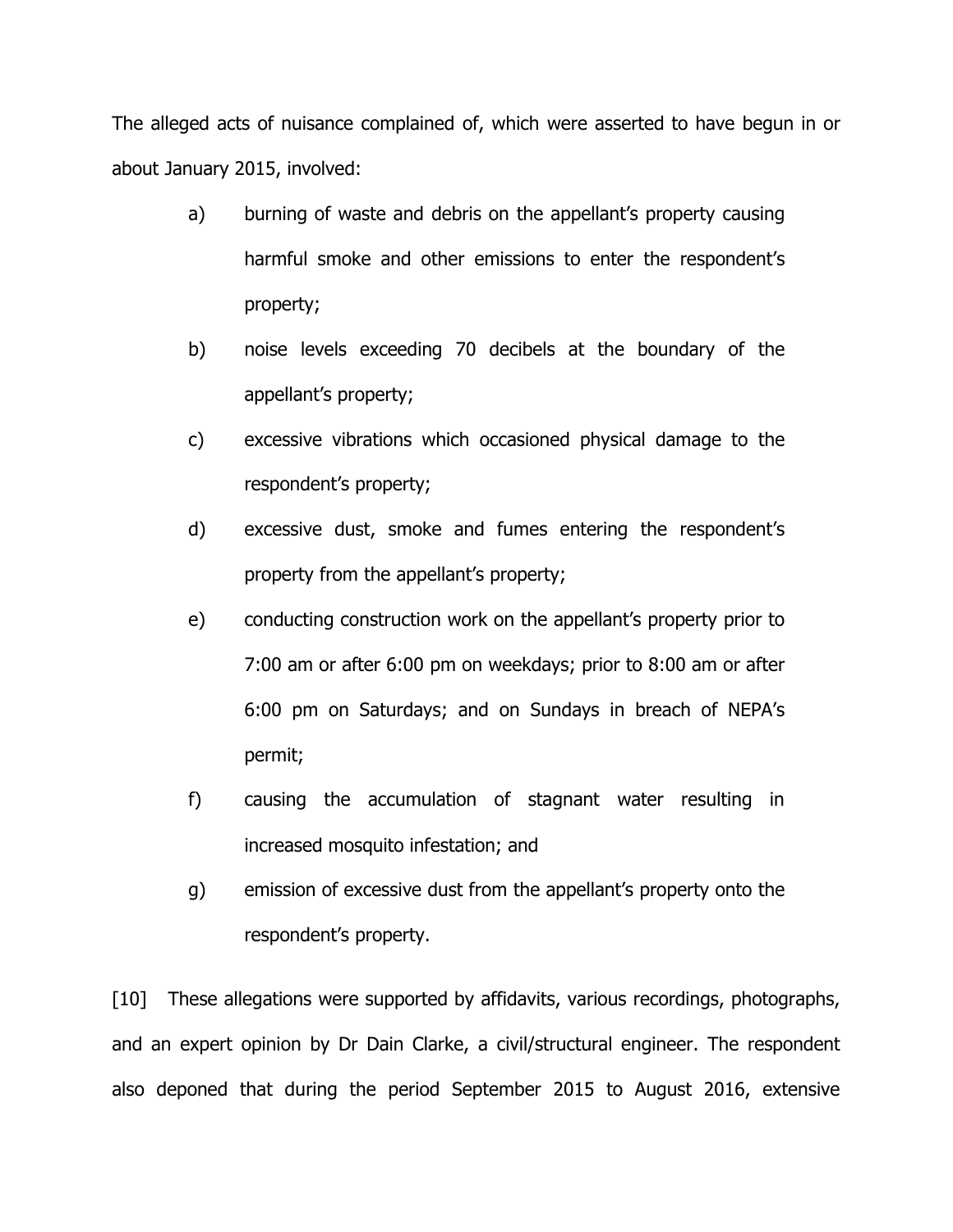correspondence had passed between the parties on the subject. The appellant's general response was a promise to ameliorate or remove the matters complained of, which according to the respondent, had never been fulfilled.

[11] The appellant denied the allegations. In support of its case, the appellant relied on, among other things, the expert report and opinion of Dr Carlton Campbell, an environmental scientist, whose report raised questions as to the accuracy and calibration of the sound level meter used by the respondent. In his report, he also stated that no burning of waste, debris, vibrations, excessive dust, or stagnant water was observed on the day of his site visit. Dr Campbell also stated that the average decibel reading taken at the time of his visit to the site was 65.7 decibels. However, the maximum reading was measured at 100.6 decibels, and the peak reading at 108.6 decibels. These measurements were taken at the boundary of the premises.

[12] In response to Dr Campbell's assertions, the respondent obtained the assistance of Mr Paul Carroll, an environmental chemist, to review Dr Campbell's report as well as documentary evidence the respondent had submitted. In his report dated 22 November 2016, Dr Carroll said:

> "5. The maximum and peak levels quoted by Dr. Campbell appear to be at variance with his conclusion that ambient noise levels were compliant with what the Campbell report refers to as the NEPA permitted noise 'guideline' level of 70 dB."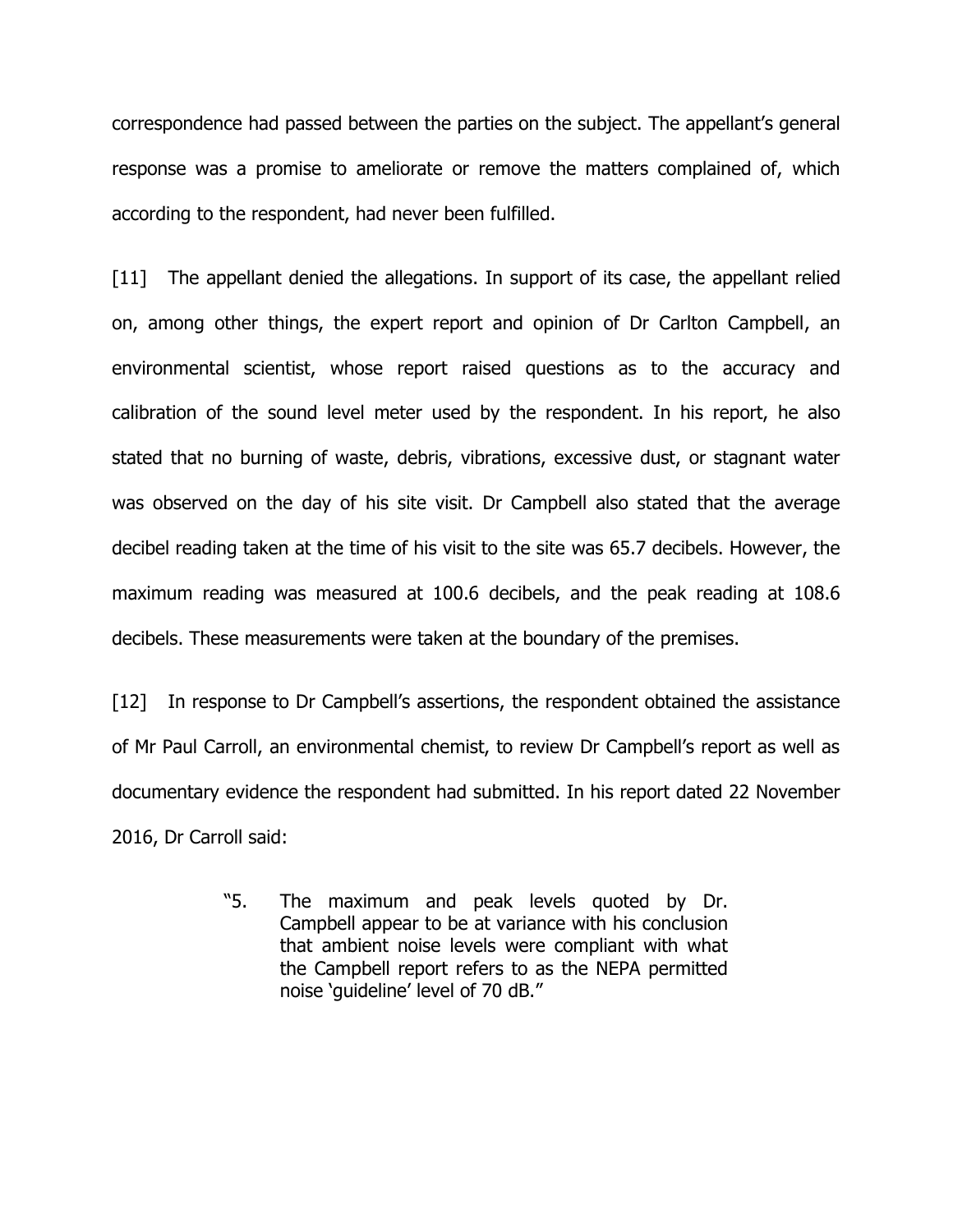[13] The application for an interim injunction was heard by Batts J on 8 December 2016. Having reviewed the evidence and the submissions of counsel for both parties, Batts J granted the interim injunction in favour of the respondent, and in doing so ordered that:

- "1. [The appellant] is restrained, whether by itself or its servants or agents or otherwise howsoever, until the trial of this action or further order of the Court from doing the acts listed below or any or all of them on its property registered at Volume 1050 Folio 312 of the Register Book of Titles:
	- a. Burning waste or debris;
	- b. Causing or permitting noise levels which exceed 70 decibels from the boundary of [the appellant's] property;
	- c. Causing or permitting excessive dust, smoke or fumes to enter [the respondent's] property;
	- d. Conducting works of construction prior to 7:00 AM or after 6:00 PM on weekdays and prior to 8:00AM or after 6:00 PM on Saturdays;
	- e. Conducting works of construction on Sundays; [and]
	- f.Causing or permitting an accumulation of stagnant water.
- 2. [The respondent] through his Counsel gives the usual undertaking as to damages.
- 3. Costs to [the respondent] to be taxed or agreed.
- 4. Liberty to Apply.
- 5. [The respondent's] Attorneys-at-law to prepare, file and serve this order.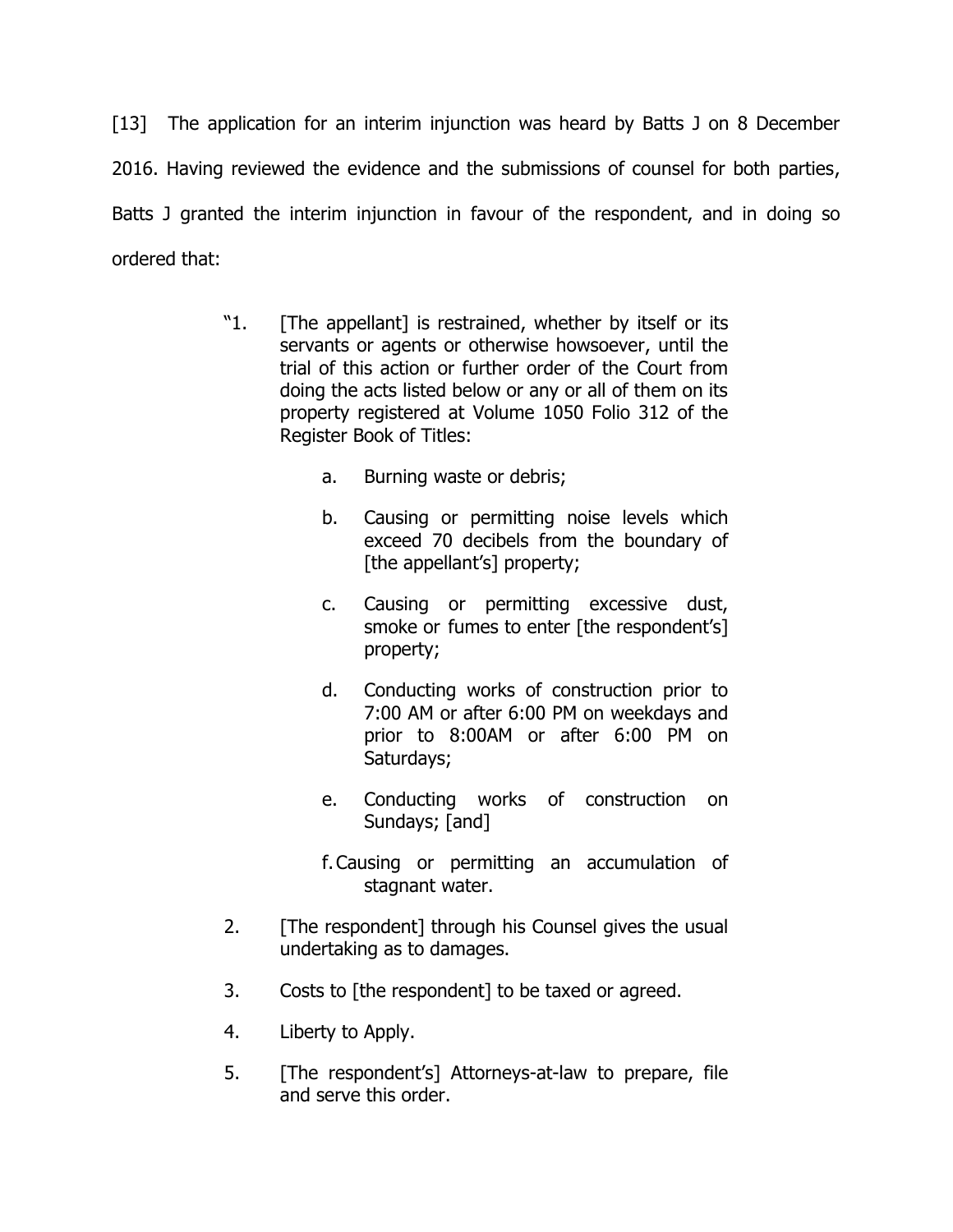- 6. Case Management Conference set for March 13, 2017 at 12:00PM for ½ hour.
- 7. Mediation is dispensed with."

[14] In his written reasons for granting the order for an interim injunction, the learned judge indicated that a number of factors had guided his consideration and ultimate decision. These were among the reasons that he gave:

- a) The respondent had an arguable claim, one with a real prospect of success. At the interlocutory stage, his main purpose was to consider whether the claim was credible, it was found to be so. The fact that planning permission has been granted does not prevent a property owner from objecting to a nuisance, though the opinion of planning permission can constitute relevant evidence. See **Lawrence and Another v Fen Tigers Ltd and Others** [2014] UKSC 13; [2014] 2 All ER 622.
- b) Damages may not be an adequate remedy in the event that the respondent was successful as the complaints made by him, and the evidence submitted in support, render the adequacy of damages as a remedy unlikely. These complaints include health issues, loss of sleep and an inability to carry on his business. Furthermore, the respondent offered an undertaking to the appellant that was supported by the value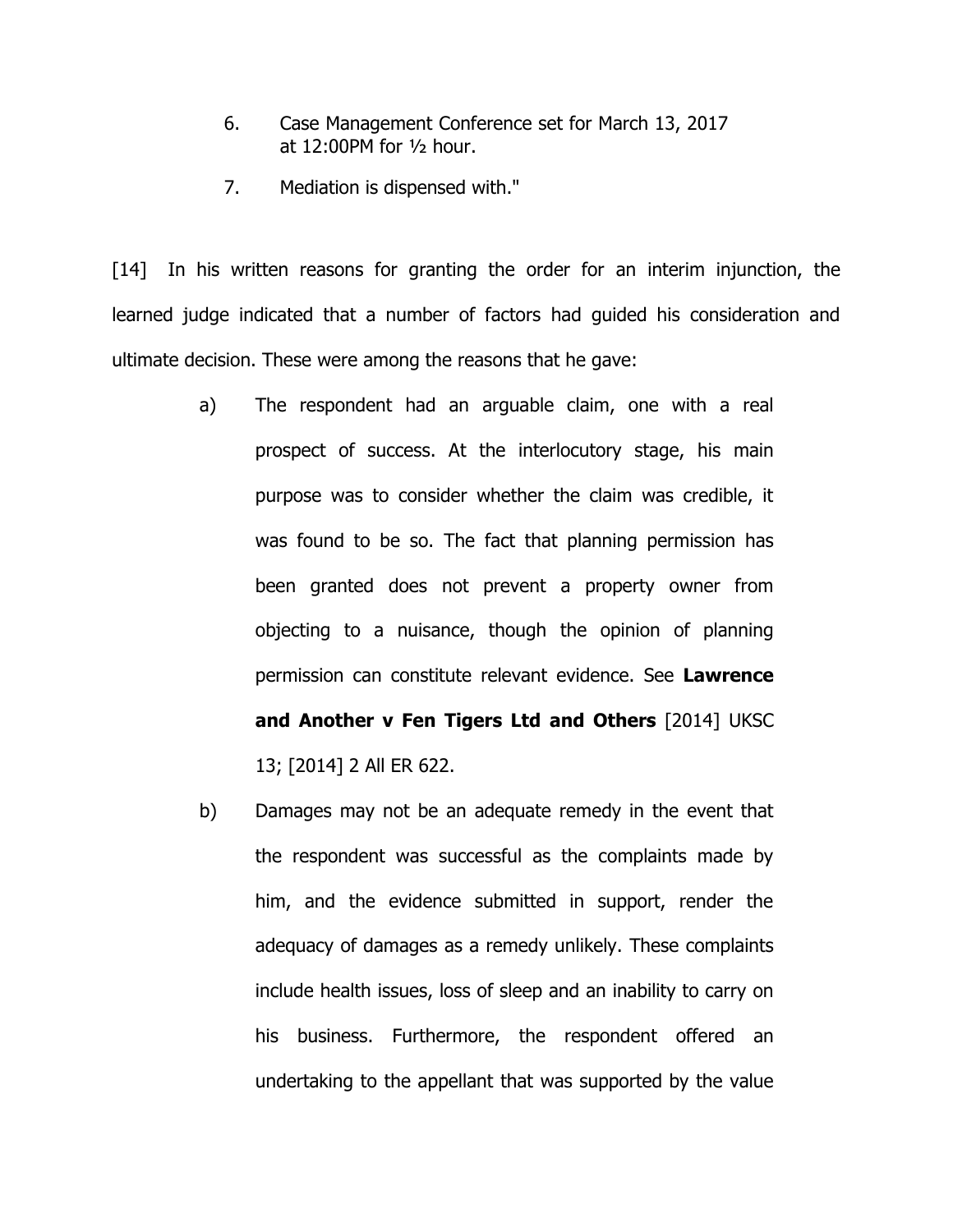of property, and other investments which he asserted in his affidavit filed 5 August 2010, had exceeded \$30,000,000.00.

- c) It was apparent from the respondent's claim that he did not wish to end construction activities by the appellant, but wanted it to merely uphold the standards imposed by the planning authorities. In light of this, it is unlikely that damages could flow as a result of an interlocutory injunction. In essence, if the appellant were compliant with the standards set forth by the planning authorities, the injunctive relief would not have an impact on its construction activity.
- d) The inability to monitor or police an injunctive order was not a basis to refuse the granting of an interlocutory injunction.

## **The appeal**

[15] Being dissatisfied with Batts J's order, and before receiving the written reasons for his decision, the appellant filed notice and grounds of appeal, challenging the learned judge's decision. On receiving the learned judge's written reasons, the appellant filed an amended notice of appeal on 9 March 2017, listing the following as their reasons for challenging the learned judge's decision:

- "3.(a) The learned judge erred as a matter of fact and law that the Respondent had met the requirements for the grant of an interim injunction in that the Judge failed to find as follows, that:
	- (i) the grant of an injunction would be unjust and in particular, his Lordship failed to consider which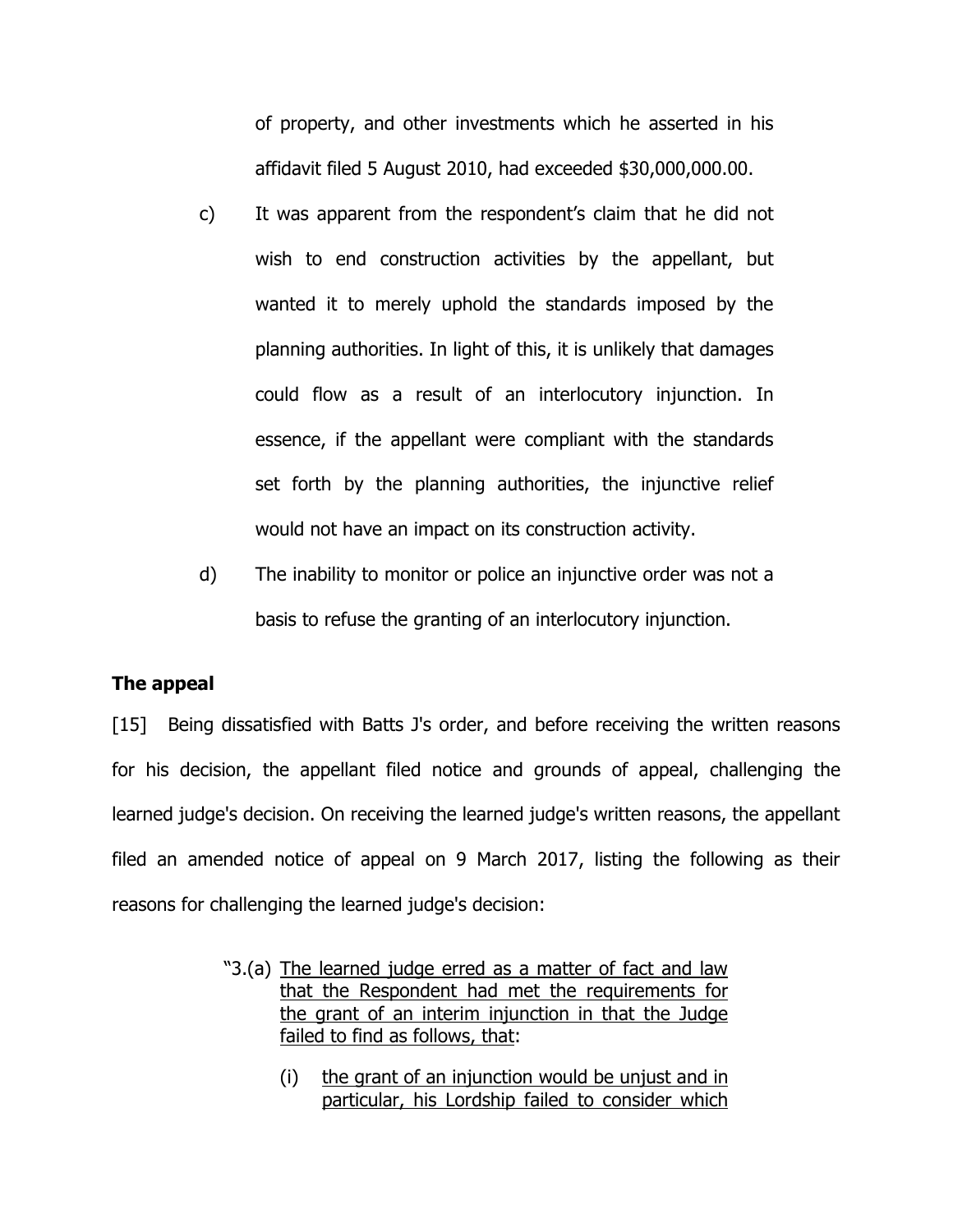order would cause the least irremediable prejudice to both parties;

- (ii) damages would be an adequate remedy for the Respondent;
- (iii) the balance of convenience did not favour granting the injunctions;
- (b) The learned Judge did not have any or any adequate regard to the Respondent not having in the proceedings in the Court below locus standi to seek or be granted the injunctions.
- (c) The affidavit evidence before the Court failed to demonstrate that the Respondent had a serious question to be tried in his claim for nuissance [sic].
- (d) There is no evidence that the Appellant was at the time of the hearing engaged in or was threatening any conduct giving rise to a cause of action on [the respondent's] part.
- (e) The injunctions granted by the learned Judge are fatally uncertain of ascertainment as to whether or not there is not a breach thereof and is unjust, unfair, disproportionate and oppressive to the Appellant, and/or are null and void.
- (f) The learned Judge did not have any or any adequate regard to the fact that:
	- (i) neither the decibel level provided for in Permit No. 2006-08017-EP0018 ('NEPA Permit') issued by National Environment & Planning Agency ('NEPA') nor in the Local Planning Authority  $(LPA')$  building approval dated  $5<sup>th</sup>$  November 2015 ('LPA Approval') is the basis of assessing whether the sound level of which [the respondent] complains amounts in law to a nuisance or sufficient to sustain any action in nuisance or any other cause of action known to law or otherwise;
	- (ii) the LPA Approval under which the housing units of the development are being constructed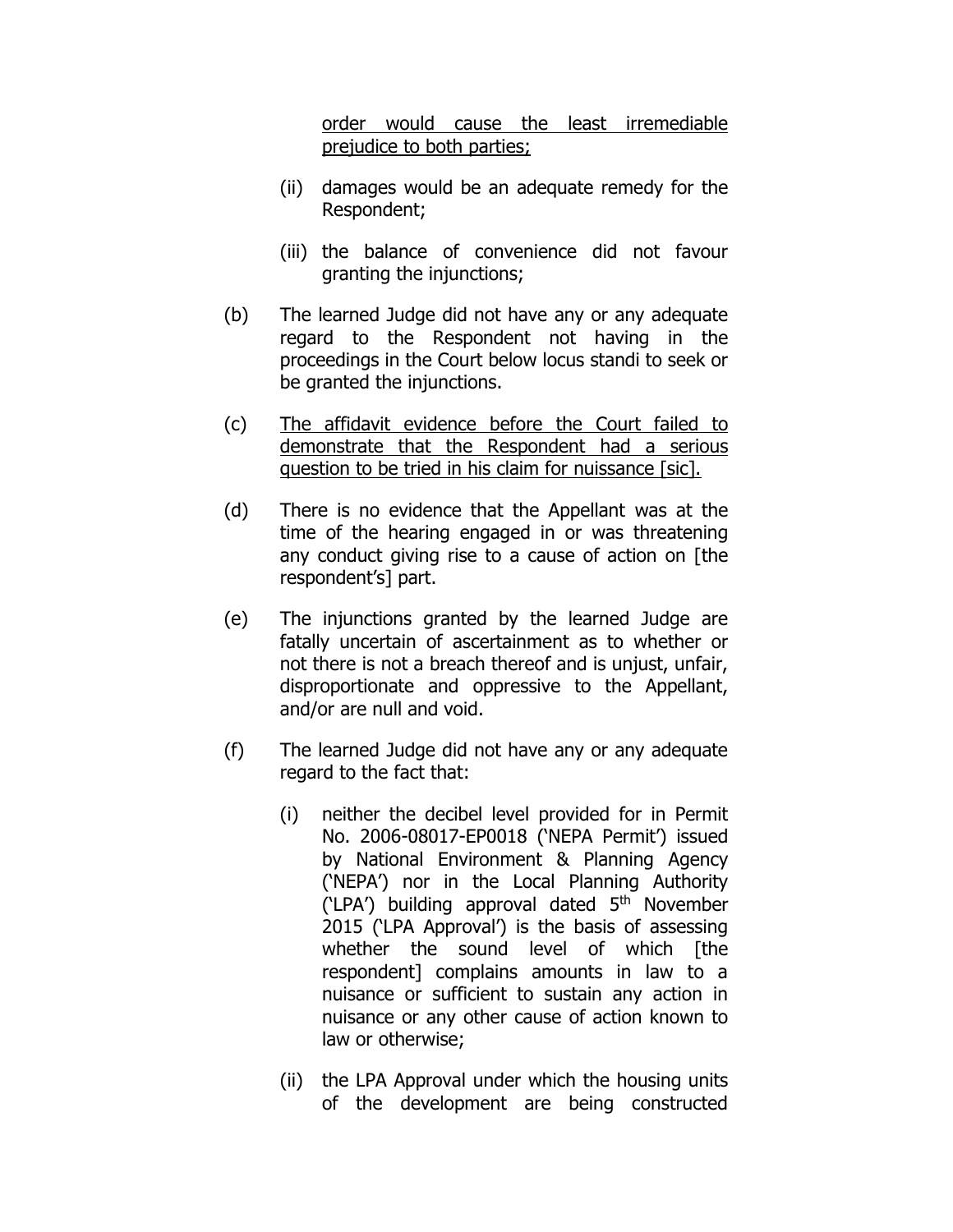provides in paragraph 32 that *Noise level during* construction shall not exceed 70dB at a distance of fifty metres from the property boundary', as opposed to 70dB at the property boundary mentioned in the NEPA Permit relied upon by the learned Judge;

- (iii) the matters of which the Respondent complains are in respect of the construction of housing units which are being constructed under the LPA Approval, and the NEPA Permit is relevant only to subdivision of the Appellant's property, and so the terms and conditions of the NEPA Permit upon which the learned Judge relied are (if for no other reason) irrelevant to the proceedings before the learned Judge;
- (iv) the actual sound level at  $[$ the appellant $]$  property boundary is reasonable;
- (v) NEPA, after its investigations and several inspections, has not found any breach of the NEPA Permit and so has not issued any stop notices or orders for any breach of the NEPA Permit;
- (vi) NEPA and the LPA scheme are supervisory in nature, a role which the courts have always frowned upon and exercised restraint thereby refusing interlocutory injunctions where it is clear (as here) that supervision is required;
- (vii) if the Respondent is dissatisfied with that result of NEPA's investigations whose jurisdiction he himself instigated, he may seek to bring judicial review proceedings, and not seek to circumvent the requirements of that procedure by bringing this action in relation to the enforcement of the NEPA Permit or the LPA Approval in the proceedings below;
- (viii) the Respondent was guilty of laches;
- (ix) the Respondent did not come to equity with clean hands.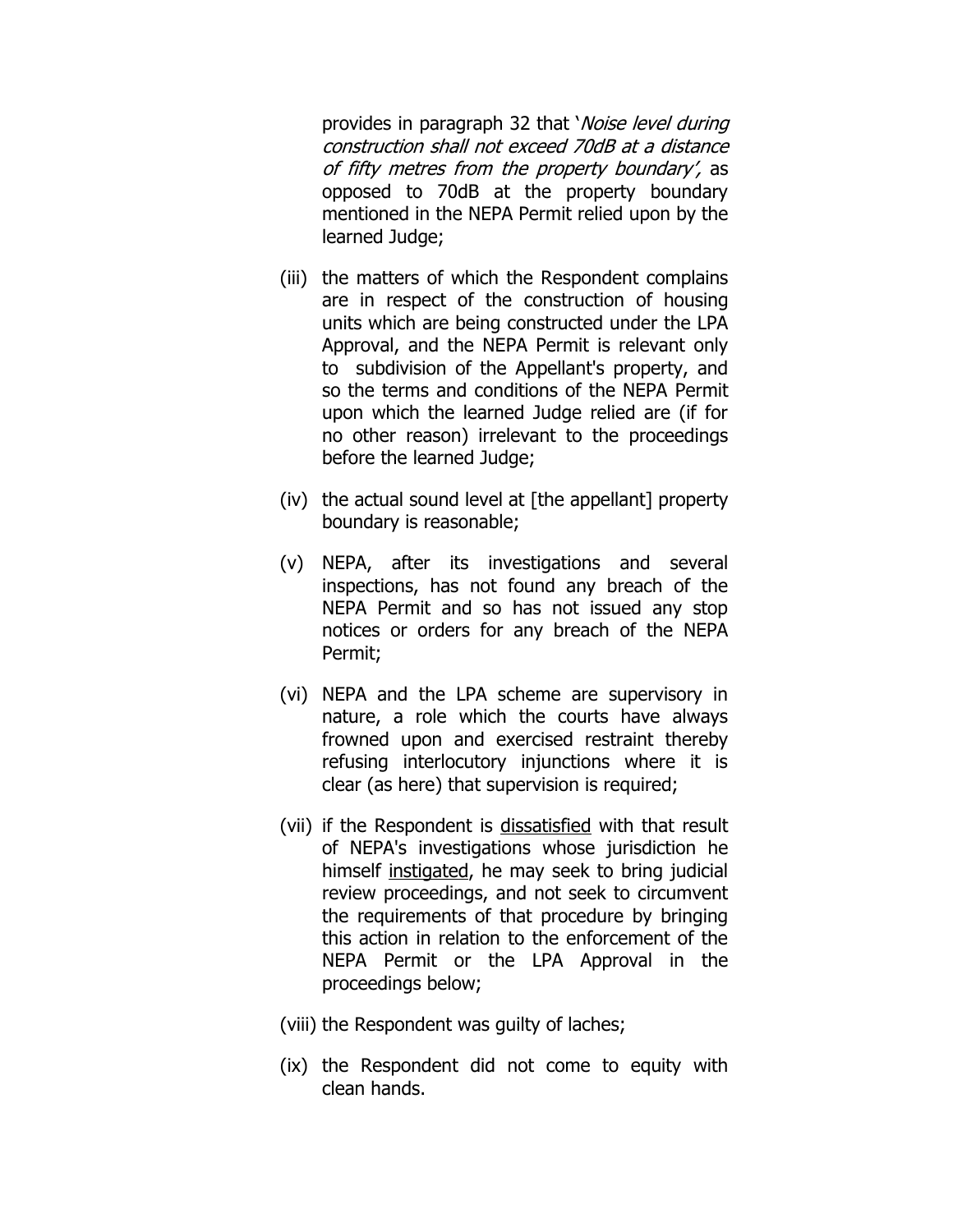- (g) The injunctions granted by the learned Judge require the Court's constant supervision, which is a wellestablished basis for refusing the injunctions.
- (h) In requiring the Appellant]to apply from time to time under the 'Liberty to Apply' provision set forth in paragraph 4 of the order in carrying out its activities in constructing the housing units under the LPA Approval is unjust, oppressive, unreasonable, impracticable, and unworkable, as doing so will require frequent such applications at considerable expense.
- (i) The injunctions, in the circumstances, unfairly and unjustly expose the Appellant to breaching its contractual obligations to third parties, and to financial ruin.
- (j) In awarding costs to the Appellant the learned Judge incorrectly exercised his discretion.
- (k) The learned Judge failed to having [sic] any adequate or any regard to the overriding objective of dealing with cases justly."
- [16] The appellant sought the following orders from this court:
	- "(1) That the decision and order of Mr Justice Batts delivered on  $16<sup>th</sup>$  December 2016 be set aside, save for paragraphs 5, 6 and 7 of the orders contained therein.
	- (2) That the costs of the Respondent's Notice of Application for Court Orders filed in the Court below on 29<sup>th</sup> day of July 2016, be awarded to the Appellant.
	- (3) That the costs of this appeal be the Appellant's.
	- (4) Such further or other order(s)/relief(s) as to this Honourable Court seem(s) just."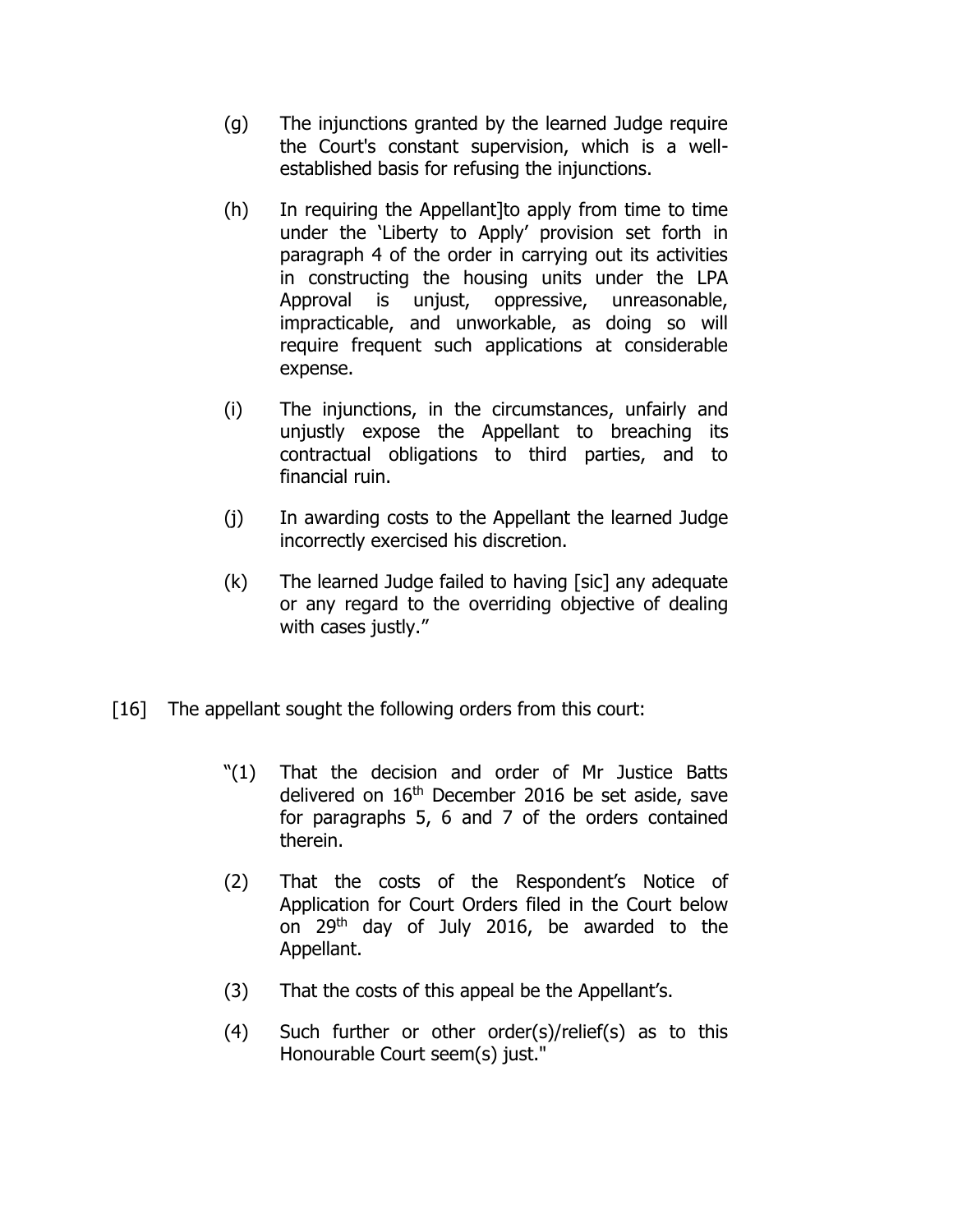#### **Appellant's submissions**

[17] When the hearing commenced, learned Queen's Counsel for the appellant, Mr Patrick Foster, indicated to the court that he would not be pursuing grounds 3(b) and  $3(f)(viii)$ . He did not advance any arguments in relation to ground  $3(f)(ix)$ .

[18] Mr Foster posited, by way of preliminary submissions on the facts, that NEPA and the LPA are separate regulatory agencies with separate and distinct approvals and permits. He contended that the development is being undertaken in two phases with each phase being governed by the separate regulatory agency, and the aspect of the development relating to the NEPA permit was completed by late 2015. The current phase of the development, he submitted, is regulated by the LPA permit. Batts J's orders which followed the terms of the NEPA approval was accordingly erroneous.

[19] Learned Queen's Counsel, in any event, maintained that the sound level complained of did not amount to a nuisance, and could not have resulted in structural damage, and the respondent had failed to state with surety, whether the matters of which he complained were continuing at the time of filing the claim.

[20] Queen's Counsel asserted that NEPA has in place a comprehensive statutory scheme for the enforcement of breaches, which includes the issuance of stop notices. Similarly, the LPA has an arsenal of powers at its disposal with respect to enforcement of breaches under the Town and Country Planning Act. The practical and legal effect of the interim injunction granted by Batts J is to place the court in a supervisory role of NEPA and LPA. Queen's Counsel contended that courts have always frowned upon such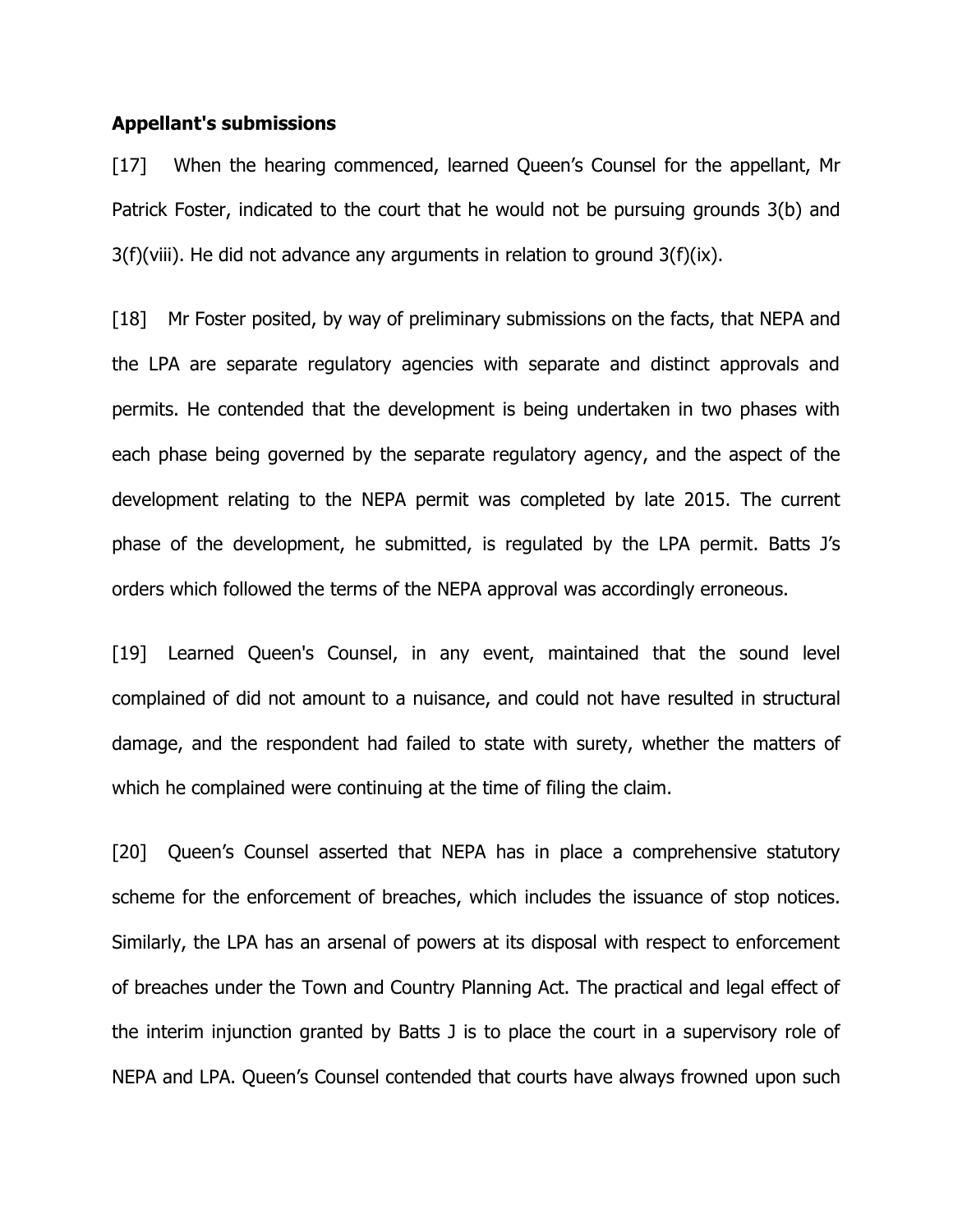an approach and have always exercised restraint before so doing. Accordingly, in granting the interim injunction, Batts J had usurped the statutory powers of these regulatory bodies.

[21] Queen's Counsel contended, that the learned judge, in considering the application for the interim injunction, was required to examine whether the following principles set out in **American Cyanamid Co v Ethicon Ltd** [1975] AC 396, were satisfied:

- 1. whether there is a serious question to be tried;
- 2. whether damages would be an adequate remedy for the applicant;
- 3. whether the undertaking in damages is adequate protection for the respondent; and
- 4. the balance of convenience.

Queen's Counsel further submitted, citing **National Commercial Bank Jamaica Limited v Olint Corp Ltd** [2009] UKPC 16, that the ultimate question is whether granting or withholding an injunction is more likely to produce a just result.

[22] By reference to these relevant principles, Queen's Counsel submitted, in summary:

> 1. There is no serious issue to be tried. The learned judge erred in his finding at paragraph [22] of his judgment that the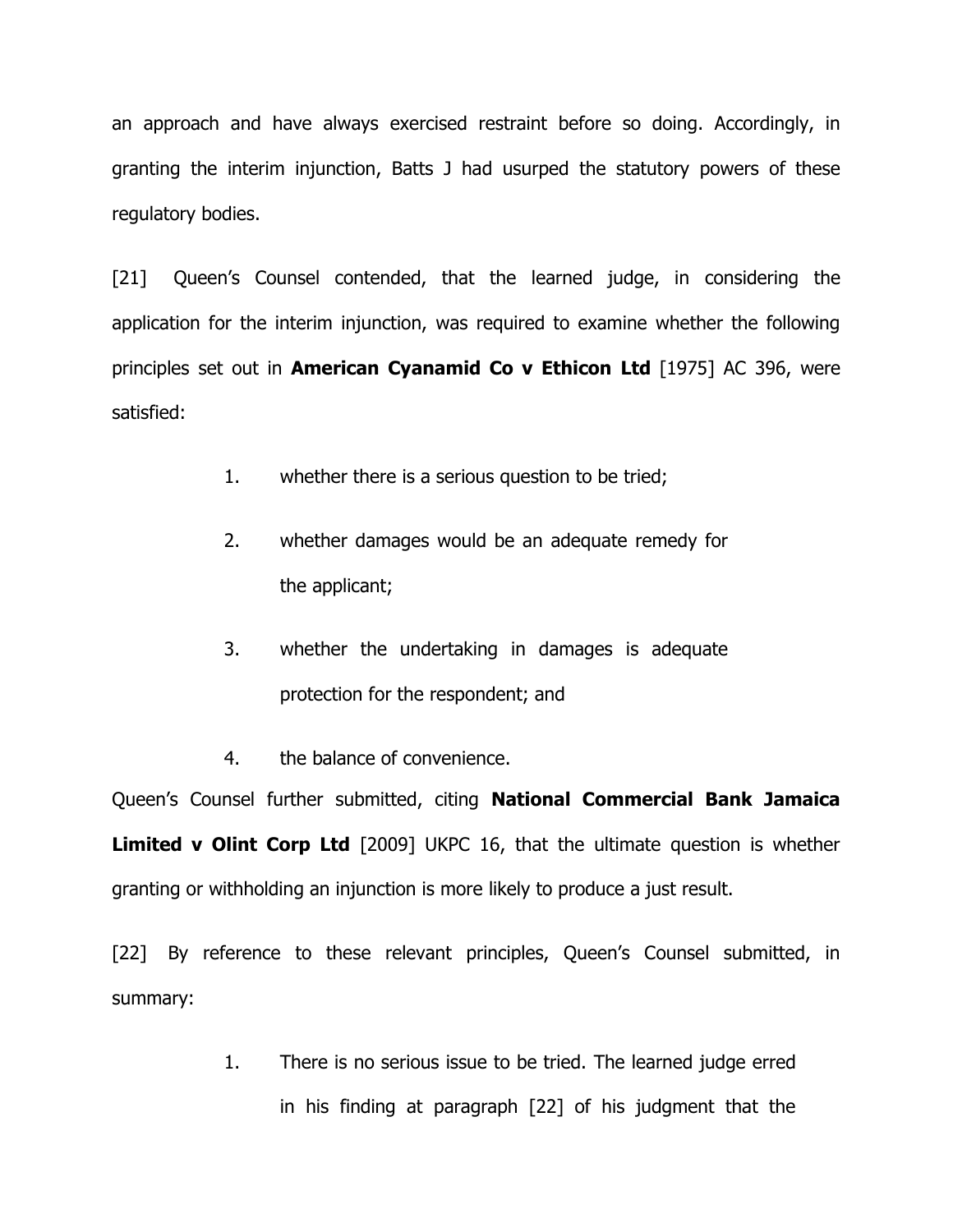respondent had an arguable case in nuisance with a real prospect of success and that the claim was credible. In determining the above issue, the judge was under a duty to assess the evidence to be satisfied that there was an issue worthy of proceeding to trial with regard to a claim for nuisance. The question was whether the respondent had shown in his affidavit evidence a serious question as to whether there had been an unreasonable interference with the enjoyment of his property. In considering that question, the court was required to consider issues such as the abnormal sensitivity of the respondent.

2. The learned judge, instead, relied on the NEPA permit to assess whether the respondent's complaint raised a reasonable claim of nuisance. The standards of the authorities were used as a measuring device for determining whether they were relevant to nuisance. A nuisance claim is an independent cause of action and the learned judge simply found that because there was a breach of the NEPA conditions, there was a nuisance, and he failed to analyse the evidence, which he was required to do. If the evidence had been properly analysed the learned judge would have found that there was no serious issue to be tried on the claim.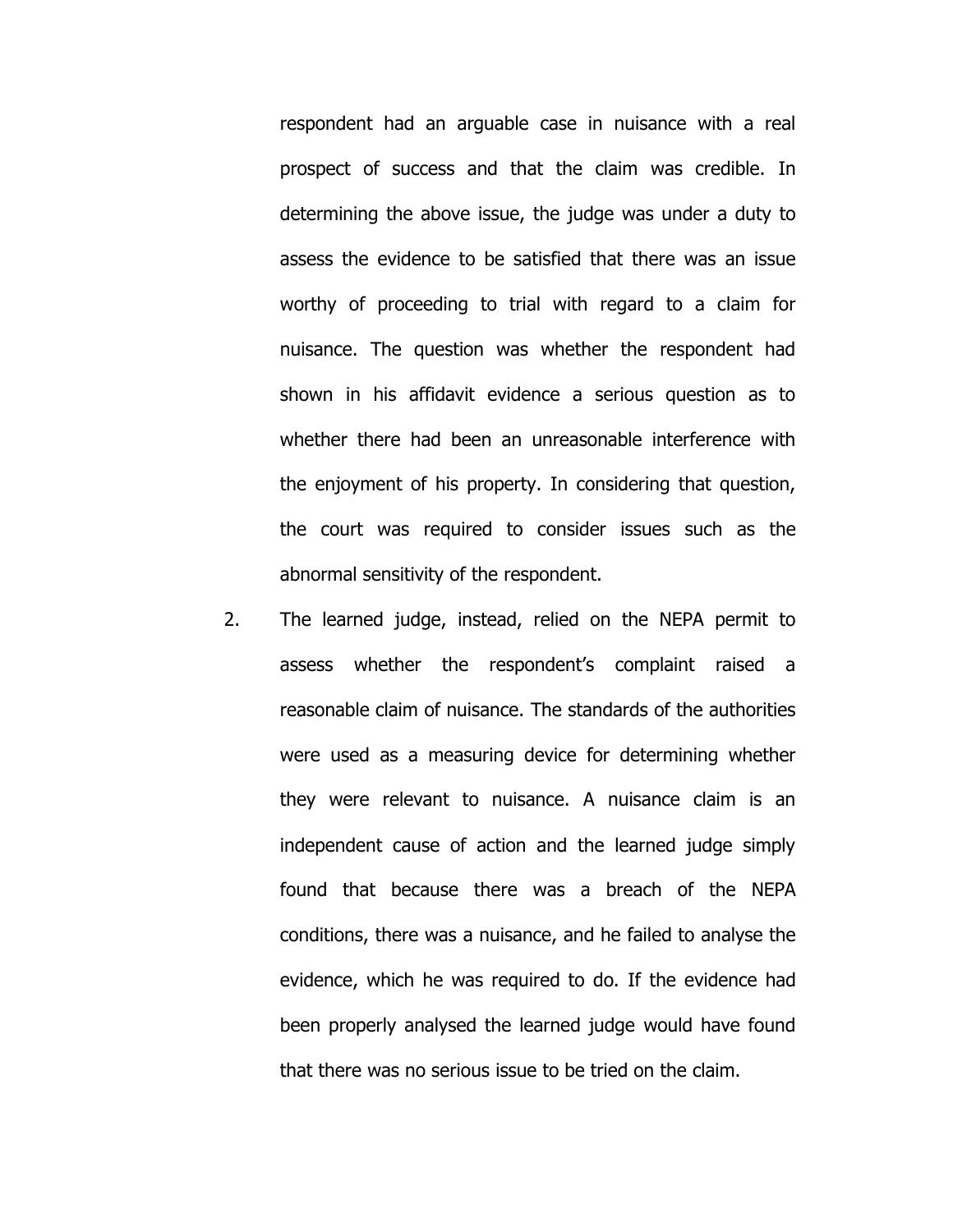- 3. Further, in relation to the NEPA permit, the learned judge would have been required to find that there was presently non-compliance with the NEPA conditions, which imposed the sound limit of 70 decibels at the appellant's land boundary. If there was no such finding, then there was no basis for the injunction. On the other hand, if the judge found that there was non-compliance, then the injunctions granted were not prohibitory, but were instead mandatory, because they would force the appellant to stop doing something that they allegedly did since 2015, and to do something else from 16 December 2016.
- 4. The learned judge failed to consider the fact that the respondent could be adequately compensated by an award of damages, since his claim for damages was an admission, as well as an indication, that any loss that he had suffered could be quantified in money. An undertaking in damages would have provided adequate protection for the respondent, and the appellant would be in a position to pay any damages which may be awarded. The learned judge also failed to properly consider that the respondent's claim was, to a significant degree, in relation to health issues adverted to in his affidavit. There was no serious analysis of these health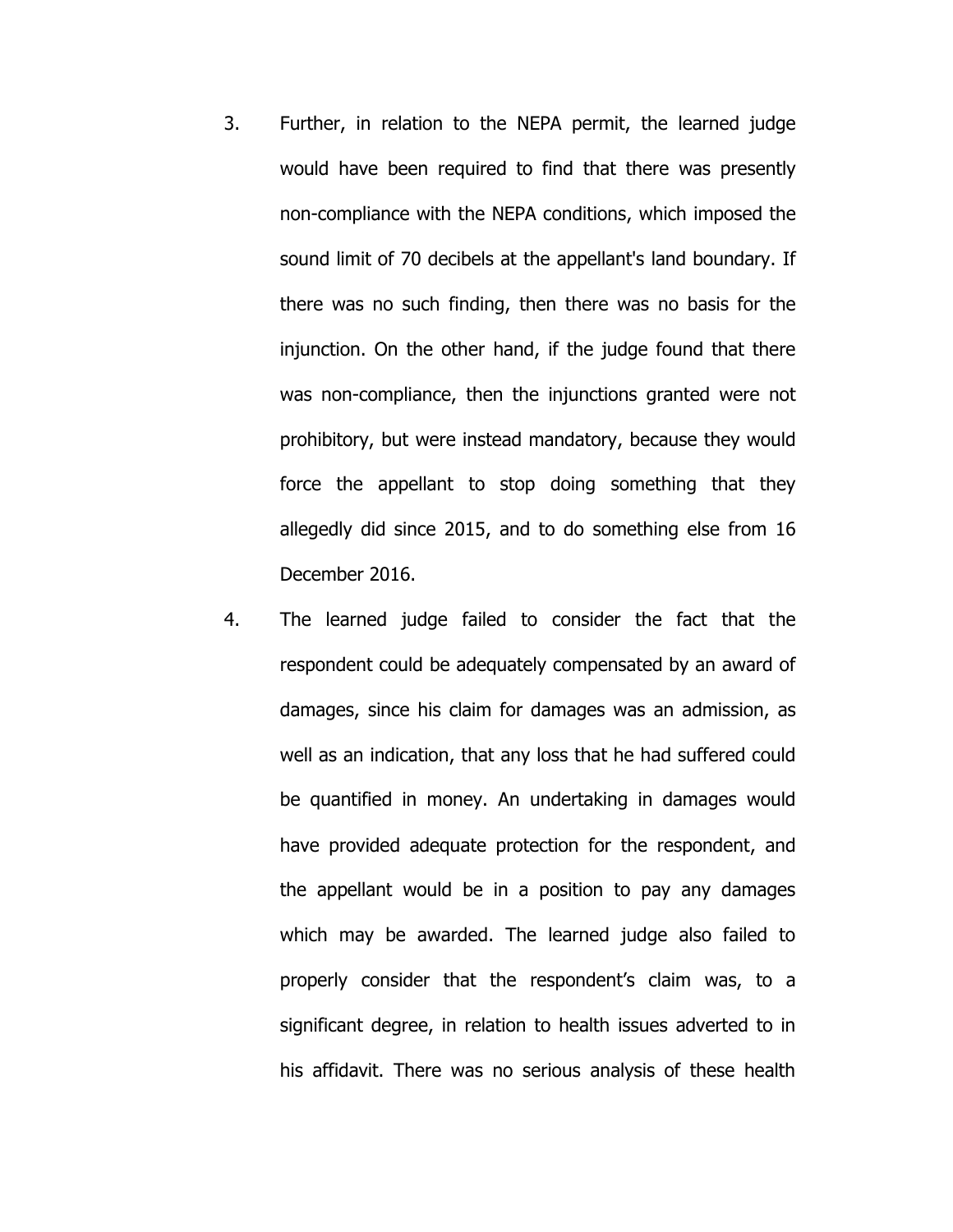issues by the learned judge in the reasons for his decision, except to say that because of them, damages are not likely to be an adequate remedy. Consequently, the learned judge failed to give adequate consideration to the issue as to whether damages would be just and fair, especially when the completion of the project was imminent.

5. The balance of convenience was in favour of not granting the injunction. The remedy sought was wholly redundant as the injunctions would require the appellant to do something it has shown it had already been doing.

[23] Mr Foster also argued that the injunction was not justifiable in law or grounded in any cause of action known to law. There was no evidence that the appellant was at the time of the hearing, engaged in or was threatening any conduct giving rise to a cause of action on the part of the respondent.

[24] Additionally, in exercising his discretion, the learned judge had an obligation to make an order that would cause the least irremediable prejudice to both parties. The injunction had, in effect, adopted the NEPA conditions, which were vague because of the specific regulatory framework within which they were set up. To include them into a court order would serve to expose the appellant to contempt proceedings. Queen's Counsel maintained that the injunction was fatally uncertain of ascertainment as to whether there was a breach of it, and was unjust, unfair, disproportionate and oppressive to the appellant, and/or null and void.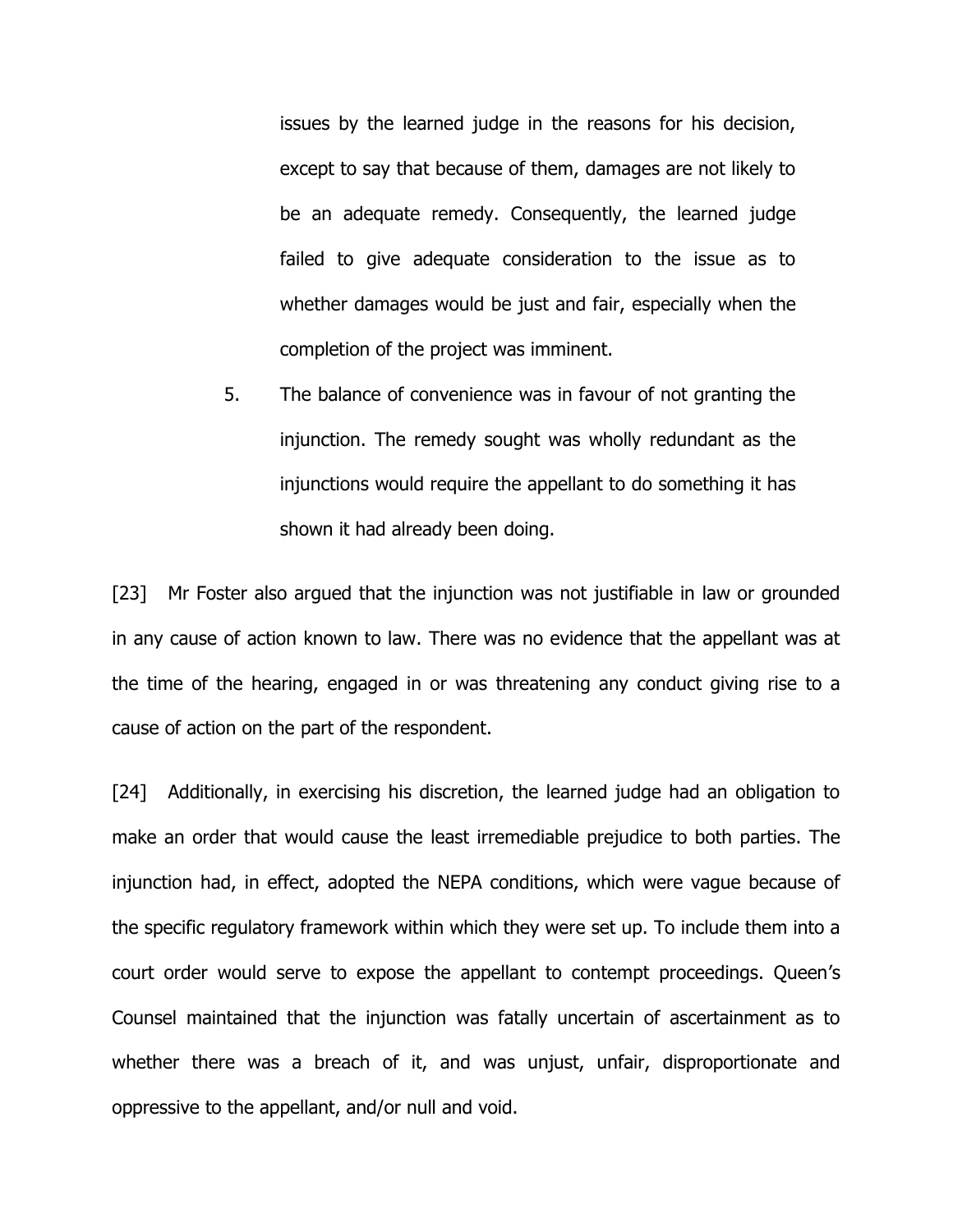[25] Queen's Counsel also asserted that the application for an interlocutory injunction in the instant case ought to have been refused, particularly, as it is clear that constant supervision by the court is required.

#### **Respondent's submissions**

[26] Mr Christopher Kelman, counsel for the respondent, expressed his agreement with the position that NEPA and the LPA are separate regulatory agencies with separate and distinct approval and permits. However, counsel maintained that this was irrelevant in the learned judge's assessment as to whether to grant an interim injunction, and was not a valid basis upon which to set aside the learned judge's order.

[27] In reliance on **Algix Jamaica Ltd v J Wray and Nephew Ltd** [2016] JMCC Comm 2, counsel submitted that the granting of the interim injunction was based on the common law cause of action in private nuisance, and the court is empowered to grant an injunction on this basis, independent of any enforcement powers of the regulatory agencies. As such, the learned judge's decision did not usurp the statutory powers of NEPA and LPA.

[28] Counsel contended that Mr Foster's submissions with respect to supervision and monitoring of interim injunctions are not supported by case law. Moreover, the issue of "continuous supervision" is primarily relevant to cases involving mandatory injunctions or decrees of specific performance, on the basis that the enforcement of such orders would potentially involve continuous monitoring of specific acts ordered to be taken by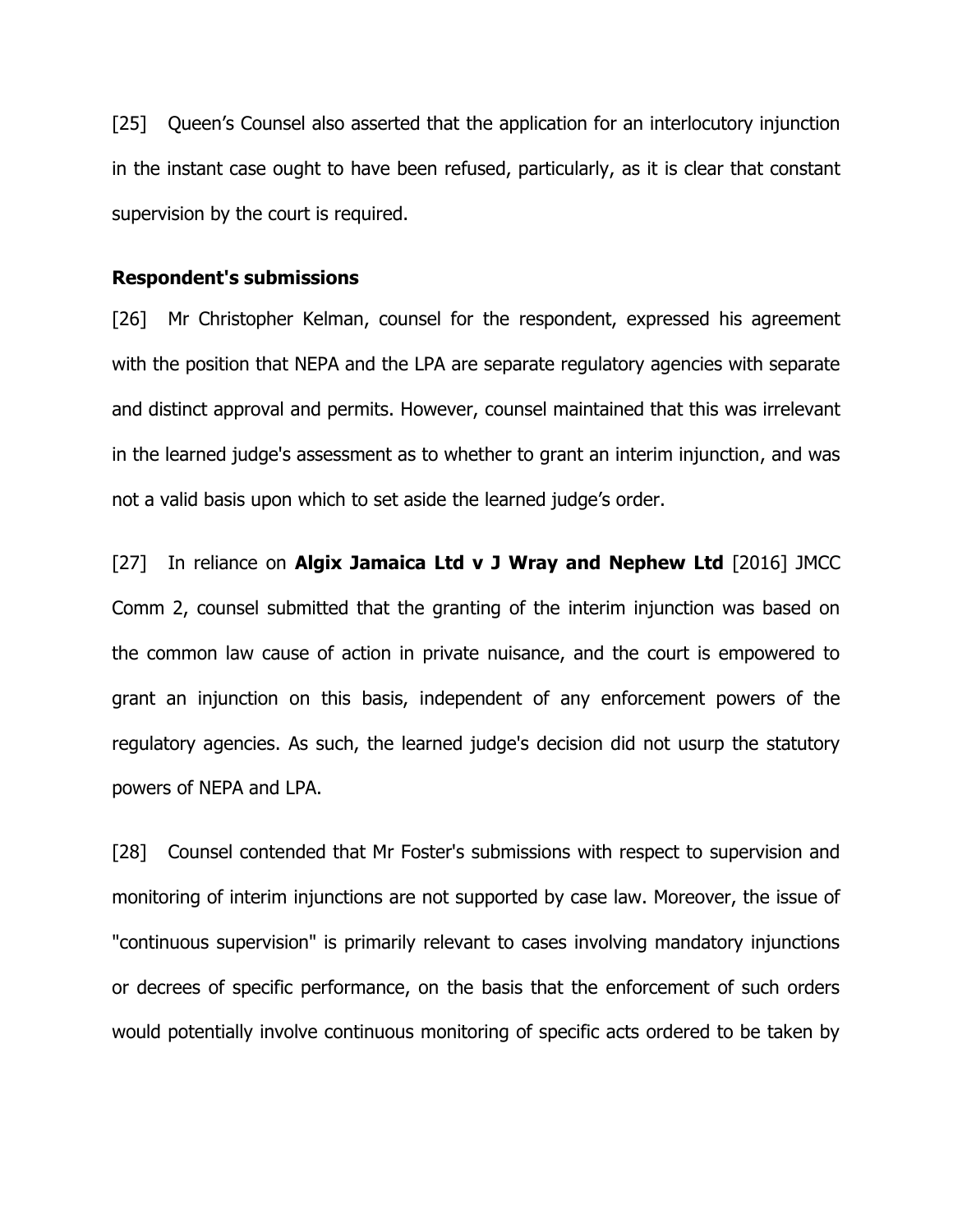the party enjoined, and accordingly, be more difficult and burdensome (see Commercial Injunctions, sixth edition, by Steven Gee, paragraph 2-034).

[29] In seeking to dissuade the court from accepting any arguments made on behalf of the appellant, Mr Kelman accepted that the relevant principles to be adhered to in granting an interim injunction are those outlined in **American Cyanamid**, and that the respondent had adequately met all the criteria as follows:

- 1. There was evidence on both sides which established that there was non-compliance with the maximum noise level stipulation. Contrary to submissions on behalf of the appellant, this is not a case involving a mandatory injunction, but rather a prohibitory injunction, as such the high threshold test being posited by counsel for the appellant was inapplicable. Moreover, the presence of these factors confirmed that there were serious issues to be tried.
- 2. The learned judge was correct to find that damages would not be an adequate remedy.
- 3. Contrary to the assertions of Queen's Counsel for the appellant, the interim injunction did not seek to end the appellant's construction activity, but rather sought to uphold the standards imposed by the planning authorities. The injunction only served to enjoin the appellant from breaching the conditions of its permits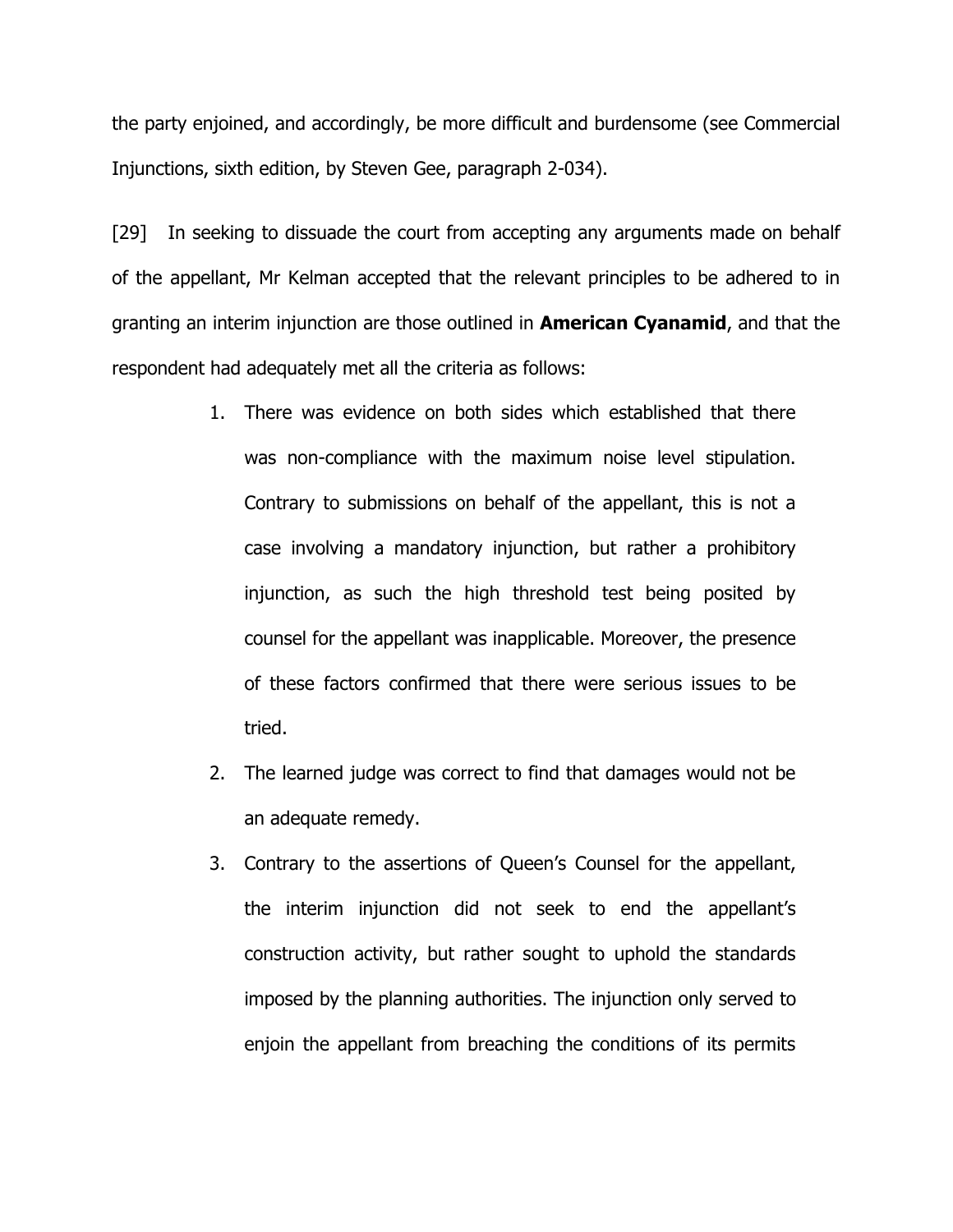and approvals, and the breaking of the law, and as such will have no impact on its construction activities.

[30] In all these circumstances, counsel submitted, the balance of convenience favoured the granting of the injunction, and Batts J was correct to so order.

## **Issues**

[31] The salient issues which emanated for discussion from the grounds of appeal and the submissions of counsel in relation to them were:

- a. whether there was sufficient basis for the granting of an interim injunction (grounds  $3(a)$ , (c), (d), (f)(i)-(vii), (i) and (k));
- b. whether the interim injunction is uncertain of ascertainment thereby requiring the court's constant supervision, and is therefore unfair and disproportionate (grounds 3(e), (g) and (h)); and
- c. whether costs were correctly awarded to the respondent (ground 3(j)).

## **Discussion and analysis**

[32] It was important to bear in mind the limits within which this court must operate in conducting a review of this matter, and in deciding whether to set aside the learned judge's decision. The test in the case of **Hadmor Productions Ltd and Others v**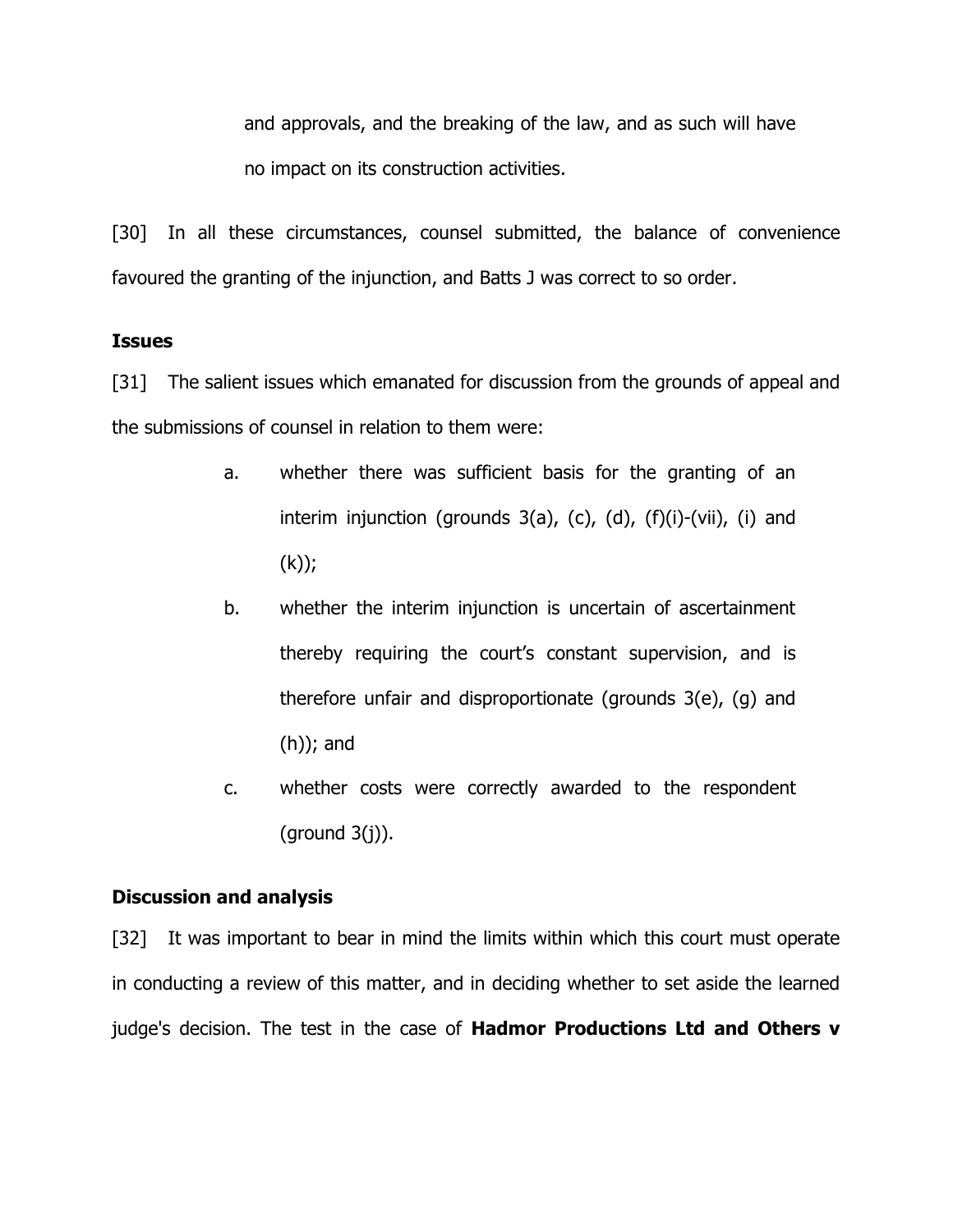**Hamilton and Another** [1982] 1 All ER 1042 is well known, and is to be found in the

words of Lord Diplock, at page 1046, of the judgment where he said:

"...it is I think appropriate to remind your Lordships of the limited function of an appellate court in an appeal of this kind. An interlocutory injunction is a discretionary relief and the discretion whether or not to grant it is vested in the High Court judge by whom the application for it is heard. On an appeal from the judge's grant or refusal of an interlocutory injunction the function of an appellate court, whether it be the Court of Appeal or your Lordships' House, is not to exercise an independent discretion of its own. It must defer to the judge's exercise of his discretion and must not interfere with it merely on the ground that the members of the appellate court would have exercised the discretion differently. The function of the appellate court is initially one of review only. It may set aside the judge's exercise of his discretion on the ground that it was based on a misunderstanding of the law or of the evidence before him or on an inference that particular facts existed or did not exist, which, although it was one that might legitimately have been drawn on the evidence that was before the judge, can be demonstrated to be wrong by further evidence that has become available by the time of the appeal, or on the ground that there has been a change of circumstances after the judge made his order that would have justified his acceding to an application to vary it. Since reasons given by judges for granting or refusing interlocutory injunctions may sometimes be sketchy, there may also be occasional cases where even though no erroneous assumption of law or fact can be identified the judge's decision to grant or refuse the injunction is so aberrant that it must be set aside on the ground that no reasonable judge regardful of his duty to act judicially could have reached it. It is only if and after the appellate court has reached the conclusion that the judge's exercise of his discretion must be set aside for one or other of these reasons that it becomes entitled to exercise an original discretion of its own."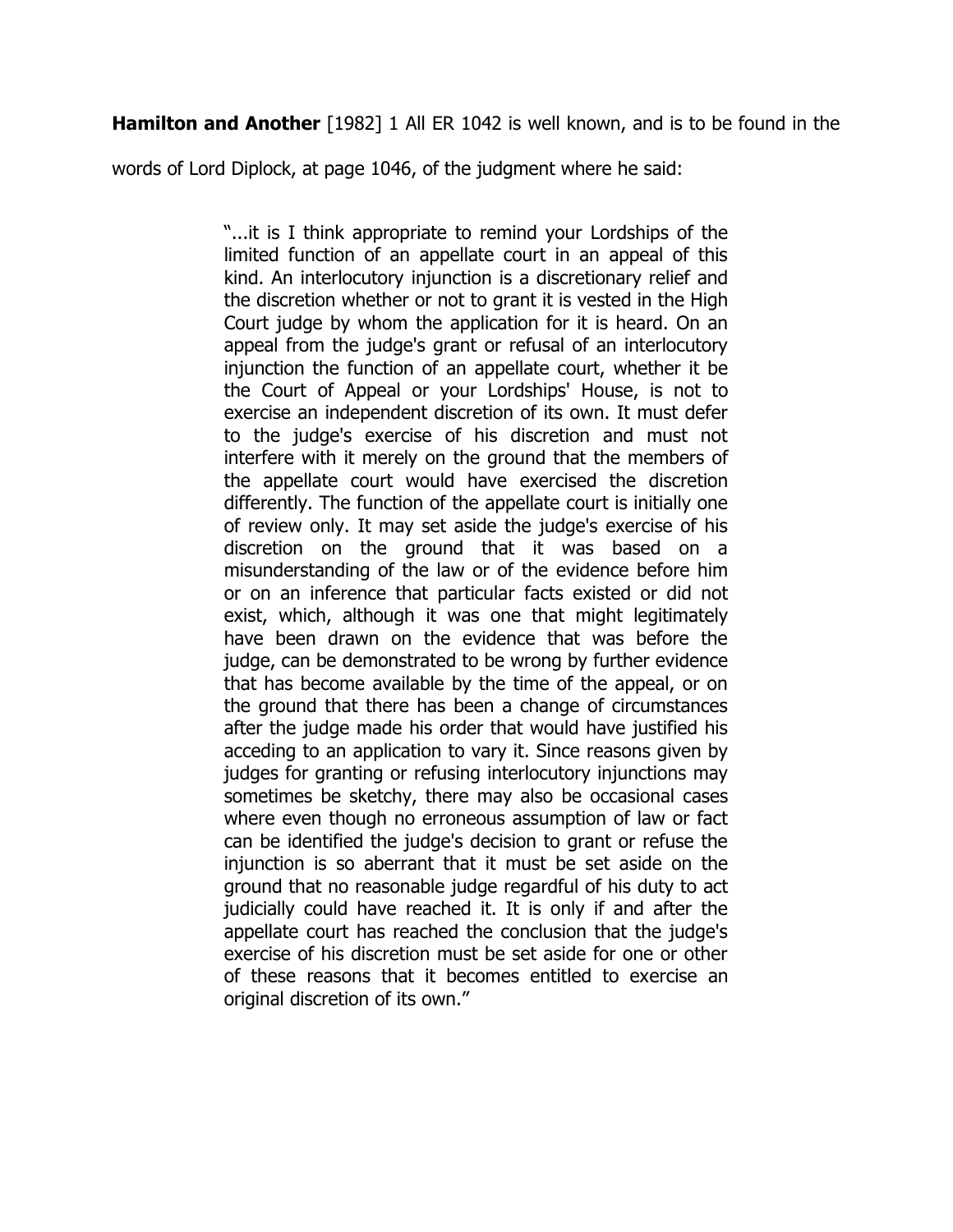[33] To set aside Batts J's order, we would therefore have had to find that he misunderstood the law or the evidence before him, he made an inference that particular facts existed or did not exist which could be demonstrated to be wrong by further evidence becoming available at the time of the appeal, or that the orders he had made were "so aberrant that it must be set aside on the ground that no reasonable judge regardful of his duty to act judicially could have reached it".

## **Issue (a): Was there sufficient basis for granting an interim injunction (grounds 3(a), (c), (d), (f)(i)-(vii), (i) and (k))**

[34] In relation to ground  $3(f)(vii)$ , which suggests that if the respondent is dissatisfied with NEPA'S investigations, the proper remedy lies in judicial review proceedings against NEPA, we were of the view that there was no merit in this ground at this stage of the proceedings.

[35] The principles as to whether to grant an injunction are elucidated in the oft-cited decision of **American Cyanamid**. Of particular importance, is Lord Diplock's observation that at the interlocutory stage, what is important is that the court establishes that the claim being brought is not frivolous or vexatious, and that there is a serious issue to be tried. Mr Foster correctly cited these principles in his submissions which are set out at paragraph [21] herein. In **American Cyanamid**, at page 407, Lord Diplock provided the following guidance:

> "It is no part of the court's function at this stage of the litigation to try to resolve conflicts of evidence on affidavit as to facts on which the claims of either party may ultimately depend nor to decide difficult questions of law which call for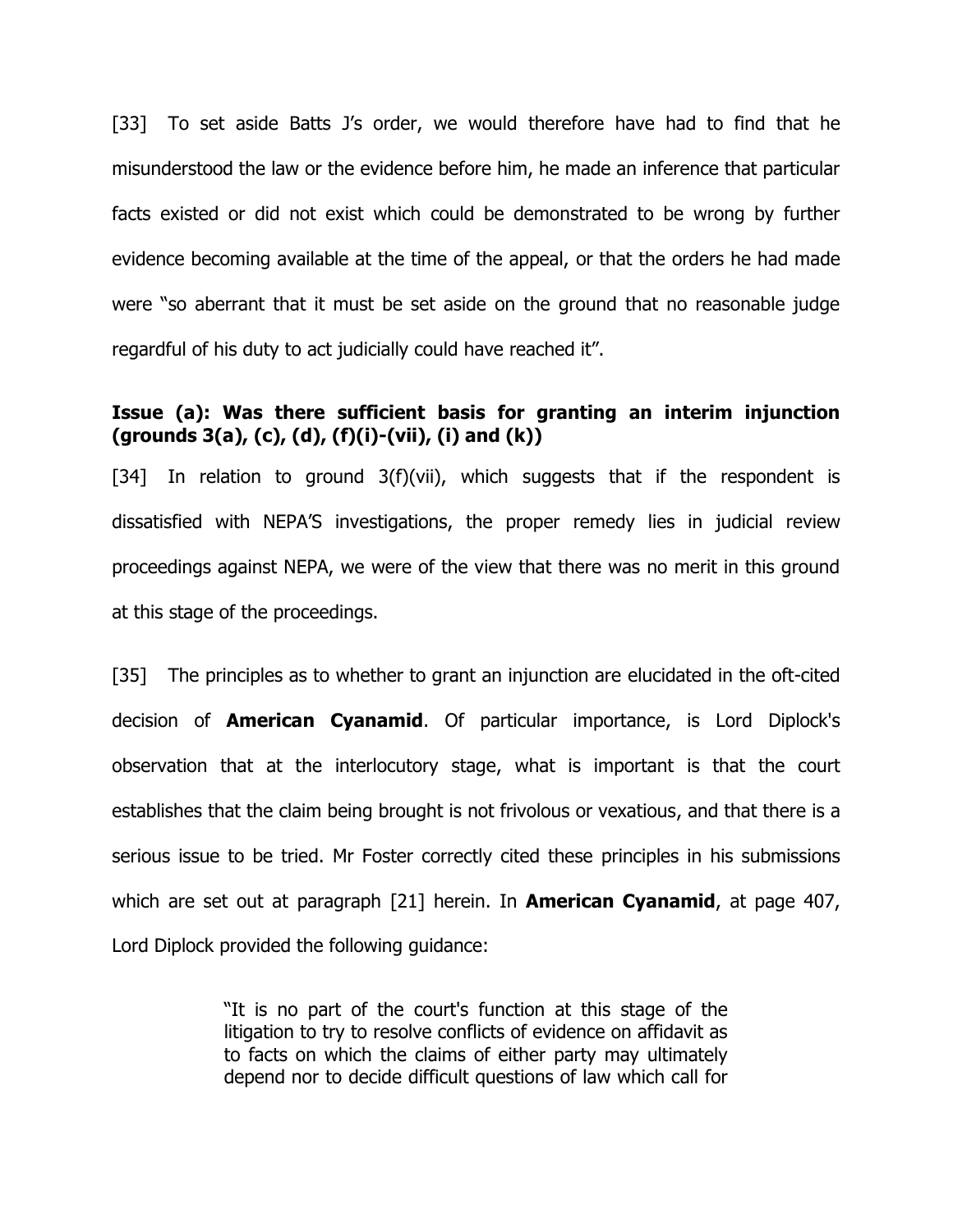detailed argument and mature considerations. These are matters to be dealt with at the trial."

[36] The decision of **NCB v Olint** confirms that the purpose underlying the granting of an interim injunction is to improve the chance of the court being able to do justice after a determination of the merits at trial. As such, the court must assess whether granting or withholding an injunction is more likely to produce a just result. At paragraph 19 of that judgment, Lord Hoffman opined:

> "...the underlying principle is... that the court should take whatever course seems likely to cause the least irremediable prejudice to one party or the other...''

[37] Batts J was therefore not required to embark upon a trial of the action, on conflicting affidavits, in order to determine the strength of each of the party's case, but, as he did, assess whether the claim, as presented by the respondent, was arguable with a real prospect of success. In assessing the evidence, the learned judge at paragraphs [15]-[22] of his written reasons, reviewed and thoroughly analysed the aspects of the evidence which, in his view, raised questions which required further analysis at trial. In reviewing the evidence, and concluding that the interim injunction ought to be granted, Batts J stated the following at paragraph [22]:

> "It does appear to me that [the respondent] has an arguable claim or at any rate one with some real prospect of success. At this interlocutory stage I make no findings one way or the other. However, it is incumbent on me to consider whether the claim is credible and it certainly is. In this regard whether or not there is a nuisance is not a function of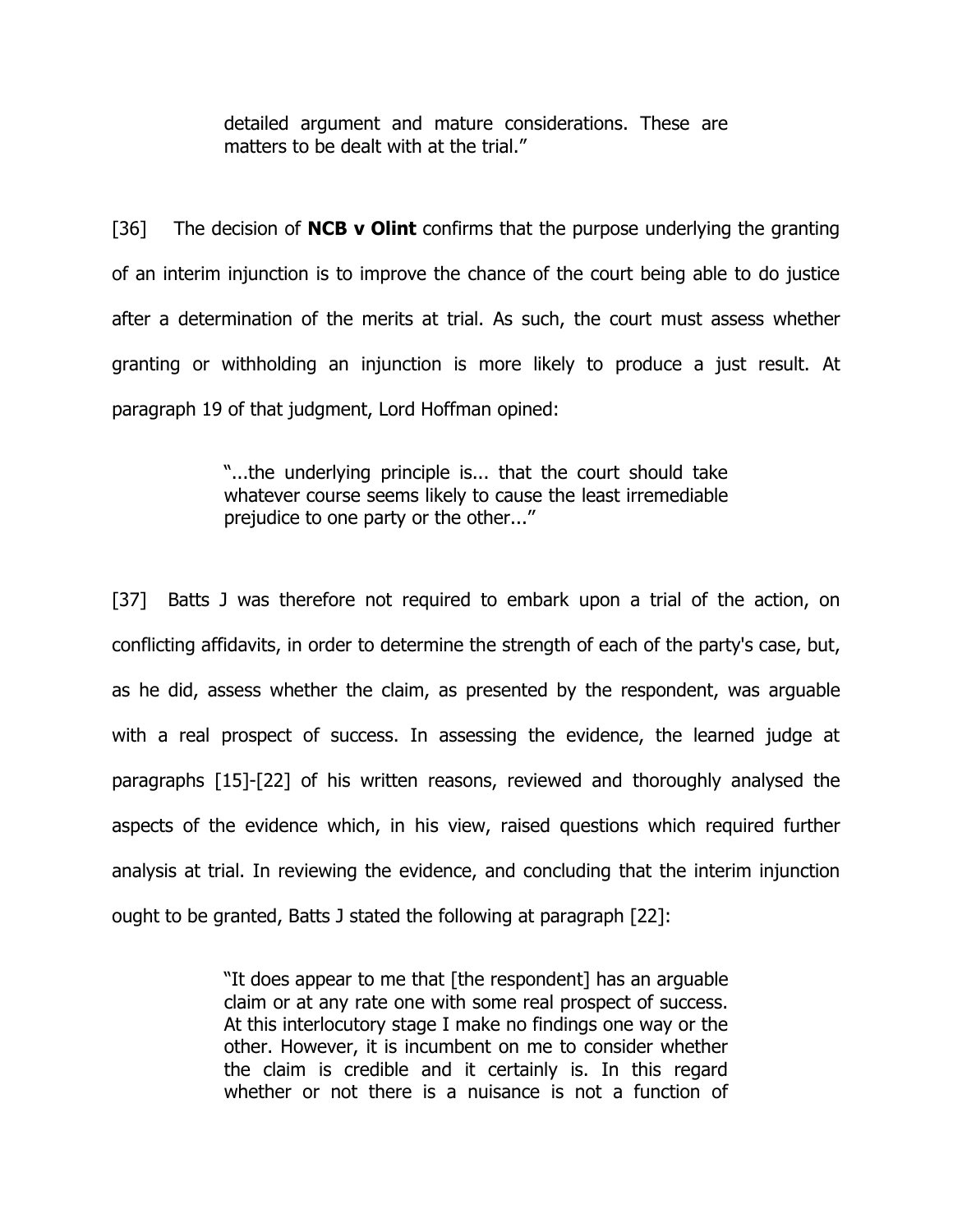whether there has been planning permission or of any conditions imposed by the authorities, although the opinion of planning authorities constitute relevant, and sometimes very relevant, evidence. Neither is the inaction of planning authority determinative of the issue..."

[38] The law is clear that planning permission does not authorize the commission of nuisance (see **Lawrence v Fen Tigers Ltd** and Commercial Injunctions by Steven Gee). The respondent would have a common law right to bring a claim in nuisance as long as it is an actionable nuisance, independent of any breaches by the appellant of the conditions pursuant to planning permissions (see also **Algix Jamaica Ltd**, a judgment of Batts J, upheld by this court on 8 April 2016).

[39] Furthermore, as counsel for the respondent pointed out in his written submissions, the general conditions attached to the NEPA permit state that it is granted subject to any existing legal rights of third parties, and it does not authorise a contravention by the appellant of any obligations under the law, including the common law. The LPA permit also provides that no nuisance is to be created or permitted on the premises.

[40] We therefore found as unmeritorious the submissions by Queen's Counsel for the appellant that since NEPA had visited the site on 3 August 2016, conducted an inspection, and had issued no stop orders, the respondent, by inviting the court to intervene, was attempting to usurp the statutory powers of NEPA.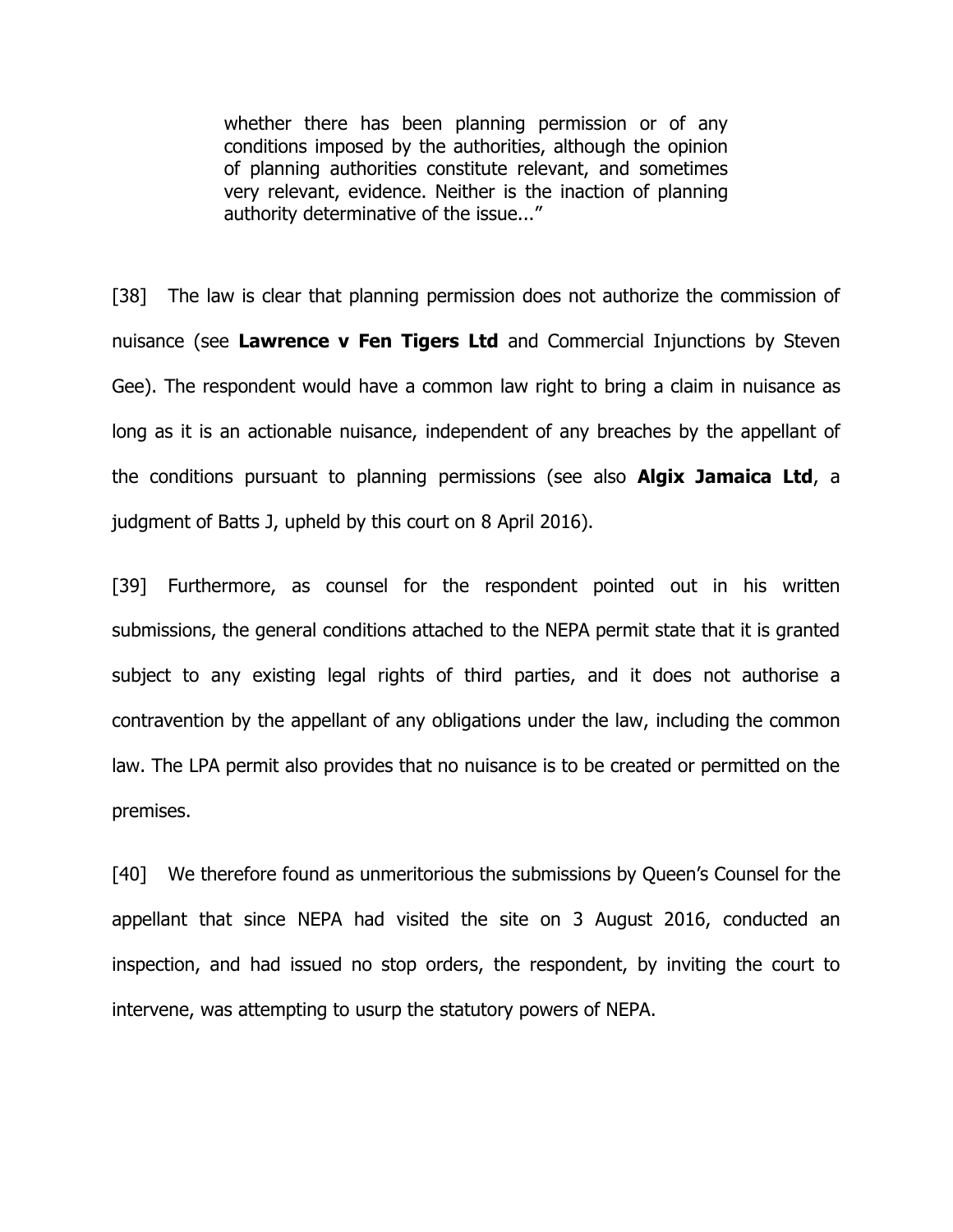[41] The major concern appears to be the issue of the noise level. Batts J considered this issue along with the other areas of concern at paragraphs [15]-[19] of his reasons for judgment, and concluded that there was an arguable case with a real prospect of success. He noted that none of the measurements in evidence provided by the respondent or on behalf of the appellant, measured decibel levels 50 metres from the boundary. He also noted that the evidence suggested that the respondent's house was closer than 50 metres from the boundary, and that it would be for a trial court to determine the relevance of a 70 decibel requirement, 50 metres from the boundary.

[42] We were, however, constrained to accept Mr Foster's arguments that the learned judge did fall into error when, in the formulation of order 1(b) as stated in paragraph [13] herein, he appeared to have been guided by the conditions of the NEPA approval, instead of those imposed by the LPA. Mr Kelman submitted that this court should not entertain any request to vary the condition imposed by Batts J in relation to the decibel level. This is due to the fact that the case for both parties had established that the majority of the appellant's development work, closest to the respondent's western boundary, relate to subdivision of the road. He submitted further that the construction work associated with building the road, primarily falls within the scope of the subdivision works governed by the NEPA permit, and that in any event, the conditions of both permits are relevant evidence in the context of a private nuisance claim. Batts J was still entitled to consider the conditions of both permits and determine what, in his discretion, he believed to be reasonable, just and convenient.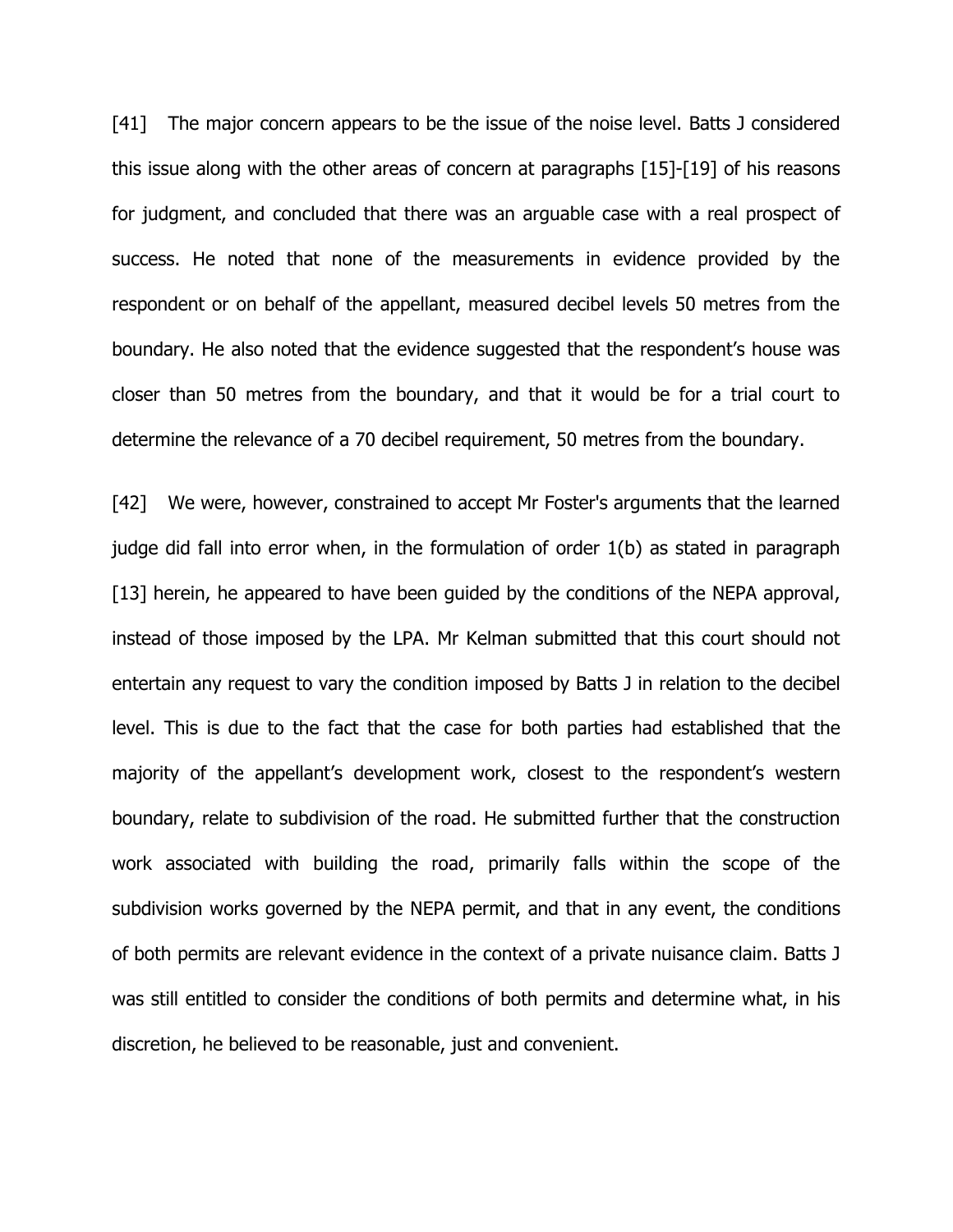[43] In our view, the learned judge ought to have been guided by the LPA approval, it also being operative during the stage of the development of which the respondent complained. The learned judge gave no reason for limiting the activities of the appellant to the NEPA guideline, which would prevent the appellant from operating within the radius allowed by the LPA approval. There must be a presumption that the limit fixed by the LPA is, prima facie, reasonable, and so the imposition of the NEPA condition at the current stage of the development, to which the LPA permit applies, would be unreasonable. In this regard, we found that he failed to take into account a relevant consideration and for that reason, he would have erred thereby entitling the court to interfere with the exercise of his discretion in relation to that issue.

[44] We found merit in the arguments proffered by Mr Kelman at paragraphs 36 and 37 of his written skeleton submissions, that damages were not adequate for the respondent in the circumstances. Further, he helpfully reminded the court of the thoroughness with which the learned judge dealt with the issue of inadequacy of damages at paragraph [23] of his written reasons for judgment. In **Lawrence v Fen Tigers**, the principles governing the court's jurisdiction to award damages instead of an injunction were examined. Lord Neuberger P, summarized these principles below:

> "[101] Where a Claimant has established that the Defendant's activities constitute a nuisance, *prima facie* the remedy to which she is entitled (in addition to damages for past nuisance) is an injunction to restrain the Defendant from committing such nuisance in the future; of course, the precise form of any injunction will depend very much on the facts of the particular case. However, ever since Lord Cairns' Act (the Chancery Amendment Act 1858 (21 & 22 Vict c 27)), the court has had power to award damages instead of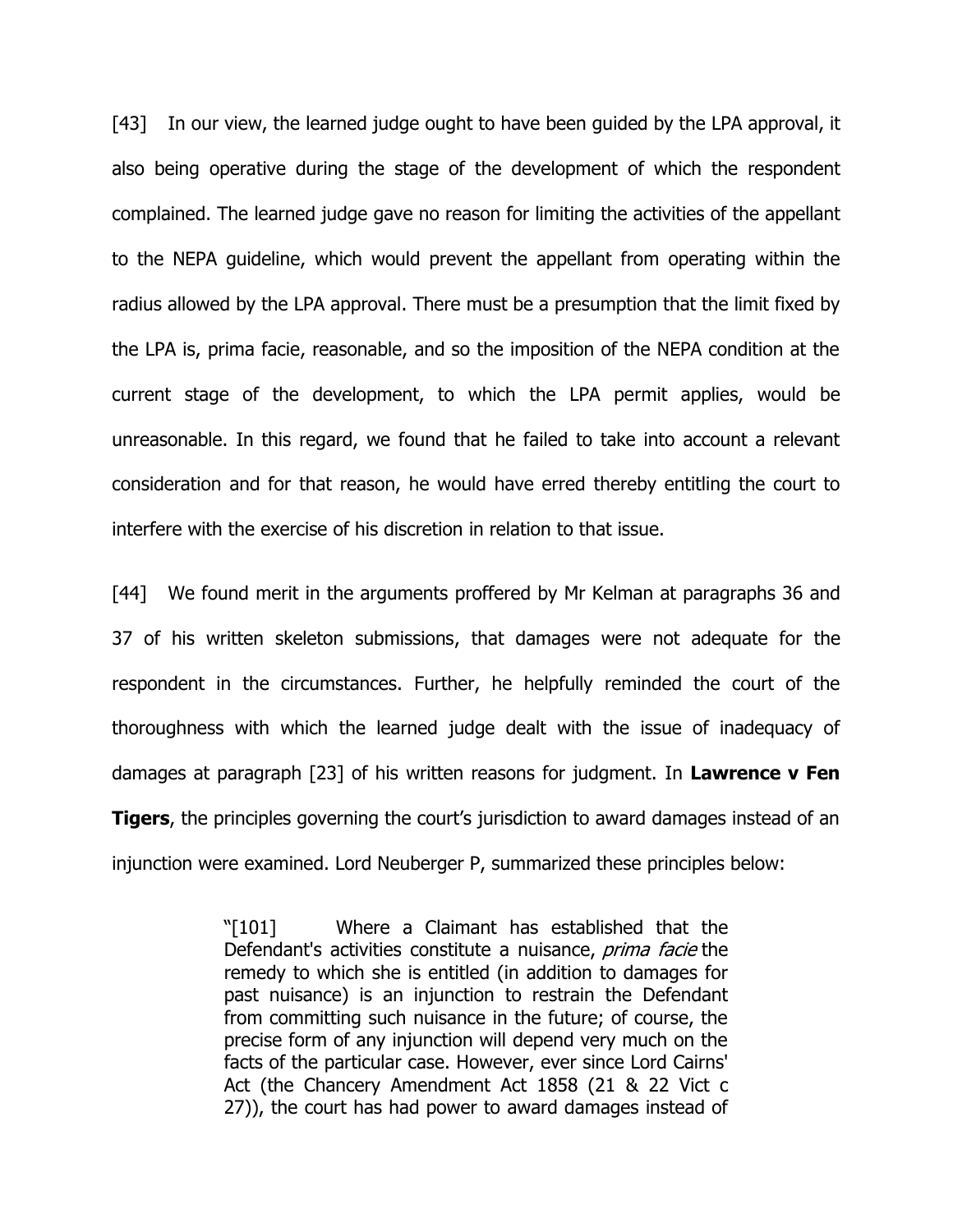an injunction in any case, including a case of nuisance – see now s [50](https://www.lexisnexis.com/uk/legal/search/enhRunRemoteLink.do?linkInfo=F%23GB%23UK_ACTS%23sect%2550%25num%251981_54a%25section%2550%25&A=0.9786486962079278&backKey=20_T28519331516&service=citation&ersKey=23_T28519331505&langcountry=GB) of the Senior Courts Act 1981. Where the court decides to refuse the Claimant an injunction to restrain a nuisance, and instead awards her damages, such damages are conventionally based on the reduction in the value of the Claimant's property as a result of the continuation of the nuisance. Subject to what I say in paras  $128 - 131$  below, this is clearly the appropriate basis for assessing damages, given that nuisance is a property-related tort and what constitutes a nuisance is judged by the standard of the ordinary reasonable person.

[102] The question which arises is what, if any, principles govern the exercise of the court's jurisdiction to award damages instead of an injunction. The case which is probably most frequently cited on the question is *Shelfer v* City of London Electric Lighting Co [\[1895\]](https://www.lexisnexis.com/uk/legal/search/enhRunRemoteLink.do?linkInfo=F%23GB%23CH%23sel1%251895%25vol%251%25year%251895%25page%25287%25sel2%251%25&A=0.5431341681663562&backKey=20_T28519331516&service=citation&ersKey=23_T28519331505&langcountry=GB) 1 Ch 287, 64 LJ Ch 216, 12 R 112, but there has been a substantial number of cases in which judges have considered the issue, some before, and many others since. For present purposes, it is necessary to consider *Shelfer* and some of the subsequent cases, which were more fully reviewed by Mummery LJ in Regan <sup>v</sup> Paul Properties DPF No 1 Ltd [\[2006\]](https://www.lexisnexis.com/uk/legal/search/enhRunRemoteLink.do?linkInfo=F%23GB%23EWCACIV%23sel1%252006%25year%252006%25page%251391%25&A=0.23145803470833126&backKey=20_T28519331516&service=citation&ersKey=23_T28519331505&langcountry=GB) EWCA Civ [1391,](https://www.lexisnexis.com/uk/legal/search/enhRunRemoteLink.do?linkInfo=F%23GB%23EWCACIV%23sel1%252006%25year%252006%25page%251391%25&A=0.23145803470833126&backKey=20_T28519331516&service=citation&ersKey=23_T28519331505&langcountry=GB) [\[2007\]](https://www.lexisnexis.com/uk/legal/search/enhRunRemoteLink.do?linkInfo=F%23GB%23CH%23sel1%252007%25year%252007%25page%25135%25&A=0.5638420456426765&backKey=20_T28519331516&service=citation&ersKey=23_T28519331505&langcountry=GB) Ch 135, paras 35 – 59, [2007] 4 All ER 48.

[103] In *Shelfer*, the Court of Appeal upheld the trial judge's decision to grant an injunction to restrain noise and vibration. Lindley LJ said at pp 315-316:

> '[E]ver since Lord Cairns' Act was passed the Court of Chancery has repudiated the notion that the legislature intended to turn that court into a tribunal for legalising wrongful acts; or in other words, the court has always protested against the notion that it ought to allow a wrong to continue simply because the wrongdoer is able and willing to pay for the injury he may inflict. Neither has the circumstance that the wrongdoer is in some sense a public benefactor (eg, a gas or water company or a sewer authority) ever been considered a sufficient reason for refusing to protect by injunction an individual whose rights are being persistently infringed.'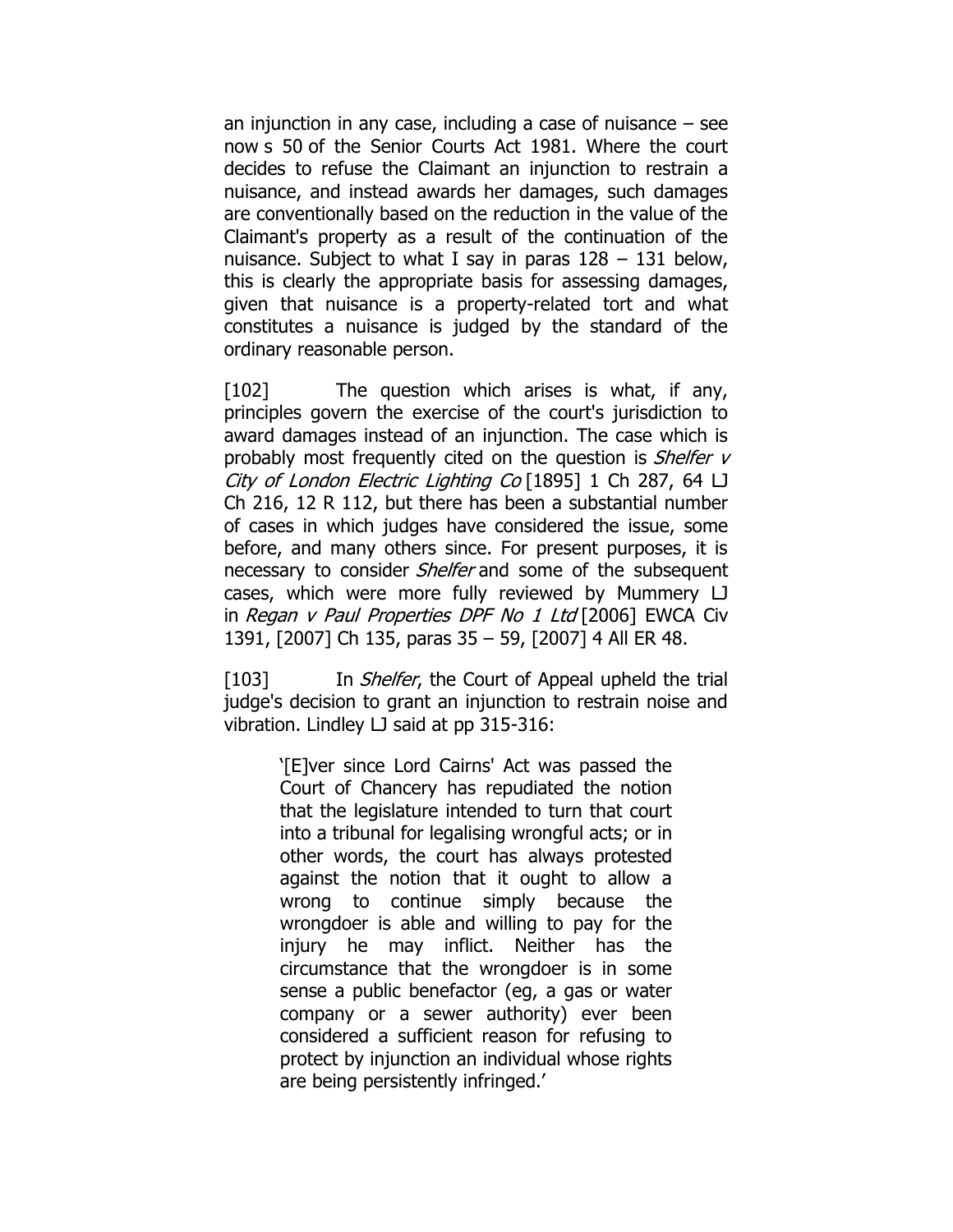[104] A L Smith LJ said at 322-323, in a frequently cited passage:

> '[A] person by committing a wrongful act (whether it be a public company for public purposes or a private individual) is not thereby entitled to ask the court to sanction his doing so by purchasing his neighbour's rights, by assessing damages in that behalf, leaving his neighbour with the nuisance, or his lights dimmed, as the case may be. In such cases the well known rule is not to accede to the application, but to grant the injunction sought, for the Plaintiff's legal right has been invaded, and he is prima facie entitled to an injunction.

> There are, however, cases in which this rule may be relaxed, and in which damages may be awarded in substitution . . . . In my opinion, it may be stated as a good working rule that –

> (1) If the injury to the Plaintiff's legal rights is small,

> (2) And is one which is capable of being estimated in money,

> (3) And is one which can be adequately compensated by a small money payment,

> (4) And the case is one in which it would be oppressive to the Defendant to grant an  $injunction - then damages$  in substitution for an injunction may be given.'"

Bearing in mind "the good working rule" as described by Lord Neuberger, and bearing in mind the reasons advanced by Batts J, it cannot be said that he erred in concluding

that damages would not be an adequate remedy for the respondent.

[45] The balance of convenience, we found, was in favour of the granting of the interim injunction, as the orders as worded, do not compel the appellant to do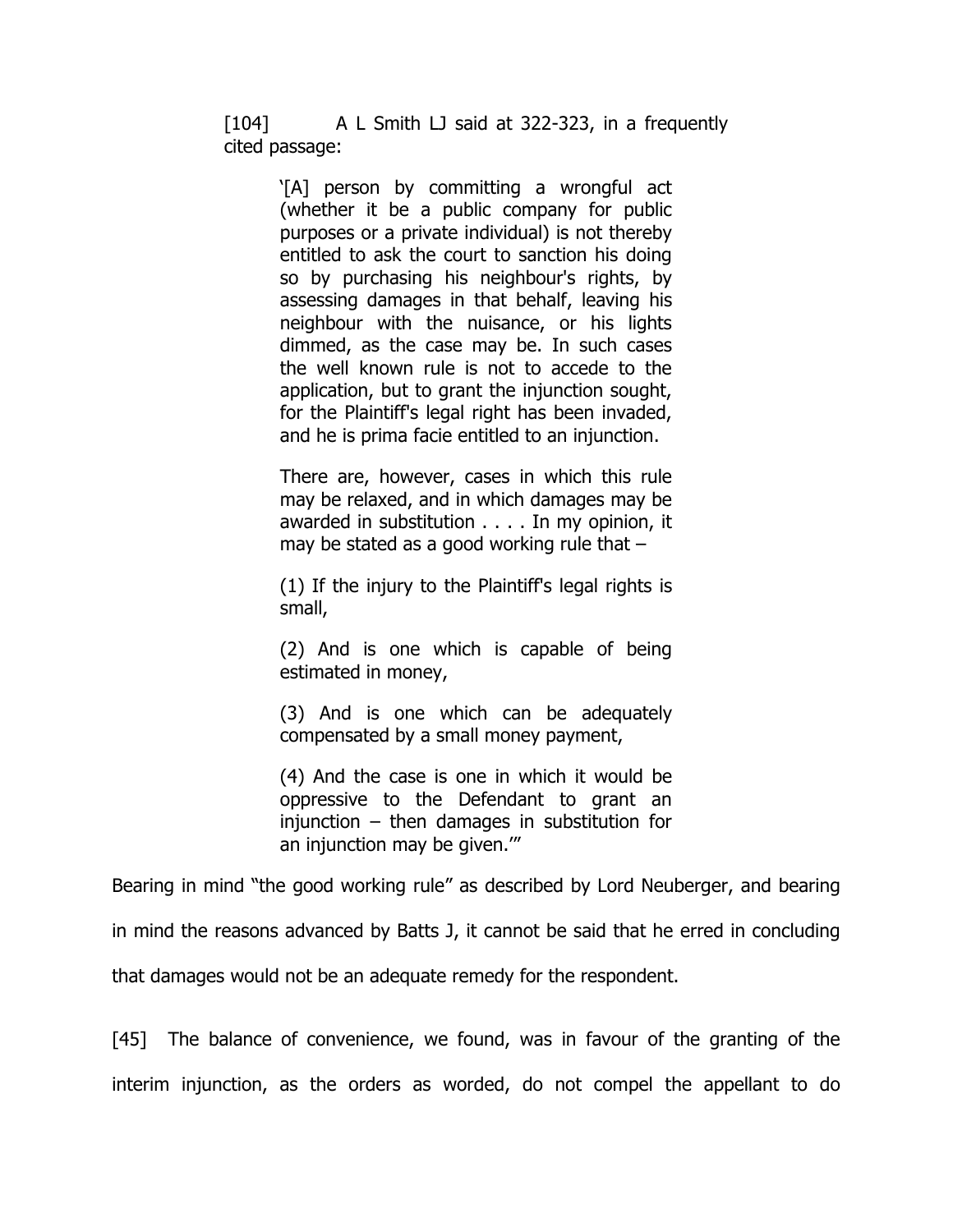something it was not already required to do. Moreover, the orders do not seek to end or hinder the construction activity, instead, they merely seek to uphold the standards that had already been imposed by the planning authorities.

[46] We concluded that there was sufficient basis for the granting of the interim injunction, despite the failure of the learned judge to have regard to the radius for the noise level approved by the LPA. This error was not fatal to the decision to grant the interim injunction.

# **Issue (b): Whether the interim injunction is uncertain of ascertainment, unfair or disproportionate (grounds 3(e), (g) and (h)).**

[47] The orders made by Batts J are not uncertain of ascertainment. While they relate to continuous daily activities, which may or may not be breached at a particular moment in time, they are specific. Batts J stated at paragraph [26] of his judgment that noise is only one aspect of the claim, and insofar as working hours and dust levels are concerned, the conditions do appear to be clear and unambiguous. In relation to the issue of monitoring, the learned judge stated that all orders require monitoring, and that the respondent would need to bring cogent evidence, at trial, to support his claim of a breach. Batts J also considered that the appellant had not said that compliance with the conditions imposed by NEPA and the LPA were impossible, but in fact, had asserted that it is compliant. He distinguished **Locabail International Finance Ltd v Agroexport and Others; The Sea Hawk** [1986] 1 All ER 901, which related to a mandatory injunction, and stated that the case before him was not one for mandatory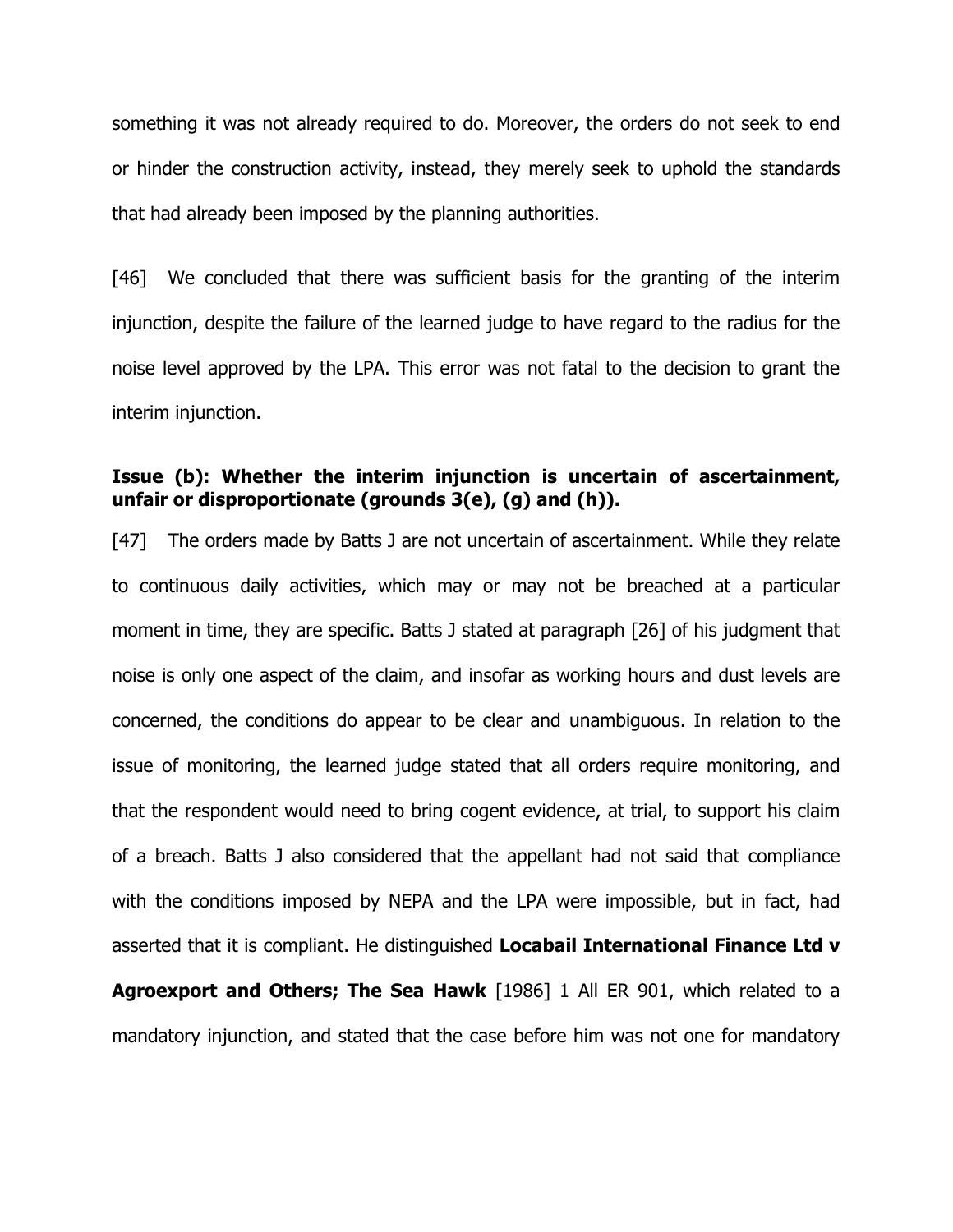relief, and so would not attract a higher standard of deliberation in relation to imposition of an injunction.

[48] We agreed with the learned judge. It is quite clear that the appellant was, prior to the grant of the injunction, prohibited from carrying out certain activities in a certain manner. The fact that the orders are reflective of the conditions imposed by NEPA and the LPA do not make them mandatory, but even if they may properly be viewed as mandatory, they relate to matters, which the appellant is already mandated to do by law.

[49] There can be no injustice or unfairness in the appellant being ordered to do or to refrain from doing that which by law it is already obliged to do or refrain from doing. The NEPA permit, the terms of which were reflected in the learned judge's order, was operational during the course of the development of the property and not limited to just physical sub-division. The purpose was to supervise the development of the respondent's property for the protection of public health and the environment.

[50] The grant of the injunction, in the face of a prima facie case of nuisance with a reasonable prospect of success, was the course which would have produced the least irremediable prejudice in all the circumstances. It was neither disproportionate nor unfair.

### **Issue (c): Costs (ground 3(j))**

[51] Batts J awarded costs to the respondent to be taxed if not agreed. He gave no reasons for not abiding by the usual order on applications for interim injunctions that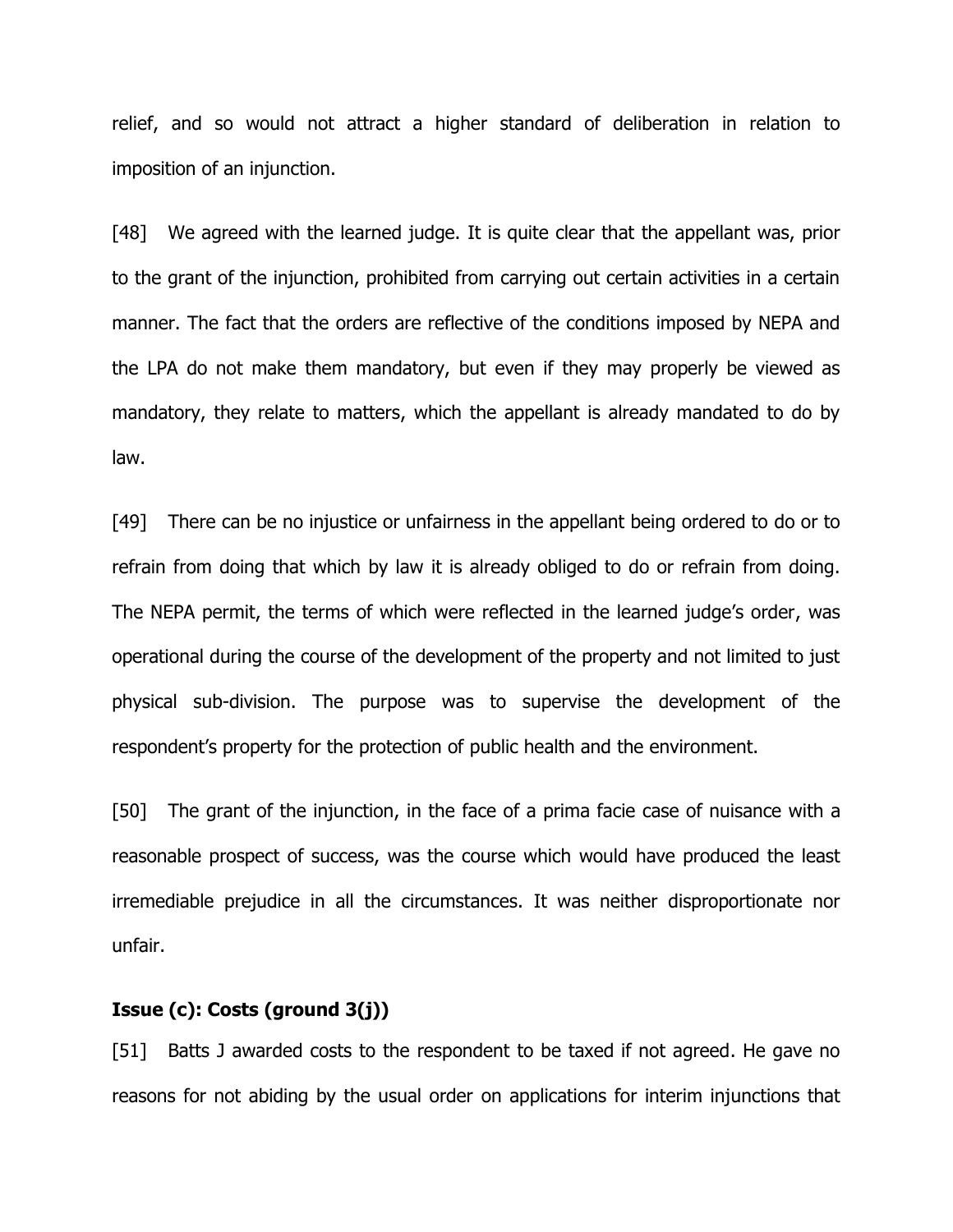costs shall be in the claim. Given that there are various issues to be ventilated and resolved at trial, we formed the view, in concurrence with the appellants' arguments in respect of this ground, that the costs awarded ought to have awaited the outcome of the claim. The costs order made against the appellant was therefore varied to be costs in the claim.

#### **Conclusion**

[52] Having regard to the above-stated test in **Hadmor**, and to all the circumstances of this case, we found ourselves unable to say that the grant of the injunction was wrong for the reasons contended by the appellant or was "so aberrant that it must be set aside upon the ground that no reasonable judge regardful of his duty to act judicially could have reached it". We did, however, find that there is merit in Mr Foster's argument that order 1(b), as worded, ought not to stand as it was guided by the NEPA approval, when it ought to have been guided by the LPA approval, which also lawfully applied to the appellant's undertaking. In relation to the decibel level imposed by the LPA, there is a presumption that it is prima facie reasonable, and so the imposition of the NEPA condition at the current stage of the development would seem to be unreasonable. The variation of order 1(b) of Batts J's order would therefore be necessary in order to ensure that the appellant complies with the conditions that had already been imposed on it.

[53] The order for costs to the respondent also required variation since the instant case related to an interim injunction. Accordingly, the order for costs to the respondent was also varied so that costs awarded shall be costs in the claim.